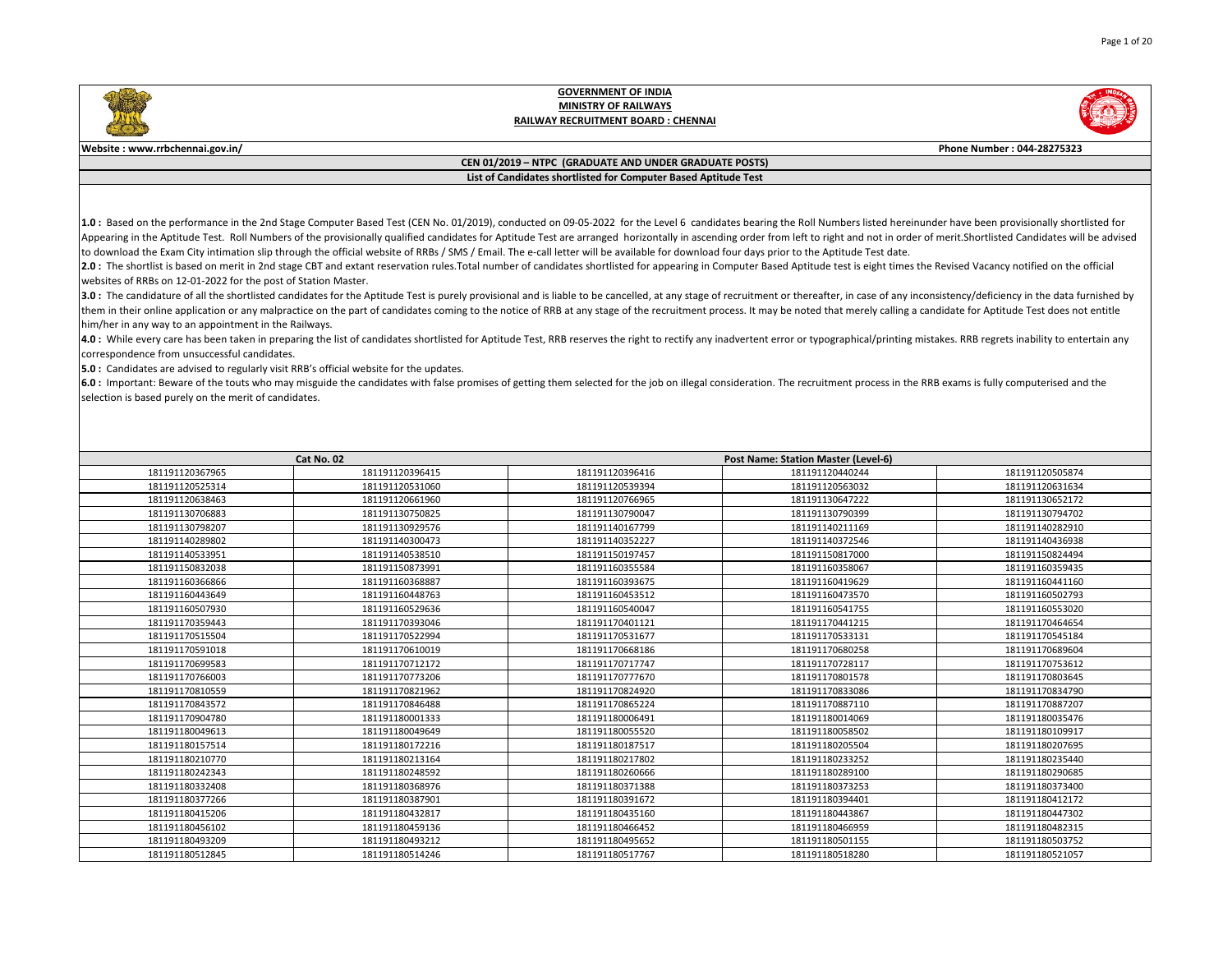

Page 2 of 20

# **GOVERNMENT OF INDIA MINISTRY OF RAILWAYS RAILWAY RECRUITMENT BOARD : CHENNAI**

| CEN 01/2019 - NTPC (GRADUATE AND UNDER GRADUATE POSTS) |                 |                 |                 |                 |
|--------------------------------------------------------|-----------------|-----------------|-----------------|-----------------|
| 181191180522954                                        | 181191180529445 | 181191180535032 | 181191180545512 | 181191180551622 |
| 181191180571161                                        | 181191180636802 | 181191180683637 | 181191180799219 | 181191180903925 |
| 181191180926562                                        | 181191190155038 | 181191190162870 | 181191190181935 | 181191190184530 |
| 181191190188530                                        | 181191190192086 | 181191190206630 | 181191190266298 | 181191190291296 |
| 181191190320272                                        | 181191190338606 | 181191190340534 | 181191190350623 | 181191190351955 |
| 181191190354595                                        | 181191190354716 | 181191190664480 | 181191190811427 | 181191190859663 |
| 181191190871437                                        | 181191220038966 | 181191220040928 | 181191220041626 | 181191220041662 |
| 181191220042792                                        | 181191220043234 | 181191220043371 | 181191220044516 | 181191220076289 |
| 181191220100828                                        | 181191220101275 | 181191220118050 | 181191220130125 | 181191220150943 |
| 181191220393351                                        | 181191230119036 | 181191230154204 | 181191250022806 | 181191250027540 |
| 181191250040699                                        | 181191250100388 | 181191250154013 | 181191250155036 | 181191250159360 |
| 181191250167182                                        | 181191250172182 | 181191250175310 | 181191250179698 | 181191250183029 |
| 181191250278970                                        | 181191250284997 | 181191250325412 | 181191250347425 | 181191250351168 |
| 181191250352917                                        | 181191250353466 | 181191250366727 | 181191250368169 | 181191250374181 |
| 181191250382836                                        | 181191250382850 | 181191250391801 | 181191250394272 | 181191250399399 |
| 181191250477875                                        | 181191250478187 | 181191250485954 | 181191250505969 | 181191250515473 |
| 181191250517552                                        | 181191250521307 | 181191250526791 | 181191250527684 | 181191250527685 |
| 181191250532928                                        | 181191250538985 | 181191250540983 | 181191250549577 | 181191250569561 |
| 181191260134273                                        | 181191260153483 | 181191260153884 | 181191260154023 | 181191260155150 |
| 181191260157626                                        | 181191260159326 | 181191260160877 | 181191260167689 | 181191260169297 |
| 181191260172217                                        | 181191260172732 | 181191260173654 | 181191260176178 | 181191260177876 |
| 181191260181288                                        | 181191260184534 | 181191260185908 | 181191260193487 | 181191260202604 |
| 181191260206036                                        | 181191260206722 | 181191260207384 | 181191260217243 | 181191260227514 |
| 181191260234683                                        | 181191260236161 | 181191260285818 | 181191260309775 | 181191260310931 |
| 181191260312823                                        | 181191260321042 | 181191260330805 | 181191260332247 | 181191260335919 |
| 181191260338980                                        | 181191260342687 | 181191260343115 | 181191260343181 | 181191260345909 |
| 181191260348069                                        | 181191260348965 | 181191260349395 | 181191260352348 | 181191260354749 |
| 181191260365259                                        | 181191260374843 | 181191260377368 | 181191260381339 | 181191260384011 |
| 181191260396667                                        | 181191260406352 | 181191260415899 | 181191260431923 | 181191260435177 |
| 181191260437799                                        | 181191260447427 | 181191260469553 | 181191260476600 | 181191260488285 |
| 181191260496772                                        | 181191260507428 | 181191260520960 | 181191260523254 | 181191260525577 |
| 181191260534364                                        | 181191260544079 | 181191260547034 | 181191270011251 | 181191270039414 |
| 181191270040849                                        | 181191270040882 | 181191270043872 | 181191270049747 | 181191270075287 |
| 181191270076886                                        | 181191270099660 | 181191270100338 | 181191270100340 | 181191270100987 |
| 181191270133360                                        | 181191270145467 | 181191270163425 | 181191270164085 | 181191270221263 |
| 181191270226494                                        | 181191270268874 | 181191270285298 | 181191270347616 | 181191270349887 |
| 181191270568144                                        | 181191280037814 | 181191280038524 | 181191280038819 | 181191280043866 |
| 181191280050171                                        | 181191280053854 | 181191280073593 | 181191280099275 | 181191280101592 |
| 181191280109616                                        | 181191280119656 | 181191280119704 | 181191280197172 | 181191280291474 |
| 181191280367147                                        | 181191280423268 | 181191280511924 | 181191290005043 | 181191290006871 |
| 181191290008758                                        | 181191290011139 | 181191290030993 | 181191290031430 | 181191290032032 |
| 181191290032441                                        | 181191290032482 | 181191290033247 | 181191290036594 | 181191290038062 |
| 181191290038277                                        | 181191290038384 | 181191290038685 | 181191290039059 | 181191290050053 |
| 181191290053752                                        | 181191290056755 | 181191290064189 | 181191290064614 | 181191290066461 |
| 181191290067471                                        | 181191290080861 | 181191290089289 | 181191290093426 | 181191290093862 |
| 181191290094144                                        | 181191290095449 | 181191290098676 | 181191290101213 | 181191290105185 |
| 181191290117433                                        | 181191290121679 | 181191290125531 | 181191290126023 | 181191290130060 |
| 181191290130983                                        | 181191290132935 | 181191290139198 | 181191290147119 | 181191290147519 |
| 181191290153038                                        | 181191290153228 | 181191290154892 | 181191290155814 | 181191290156541 |
| 181191290159649                                        | 181191290161928 | 181191290162124 | 181191290162857 | 181191290163686 |
| 181191290166730                                        | 181191290170545 | 181191290174017 | 181191290174470 | 181191290175484 |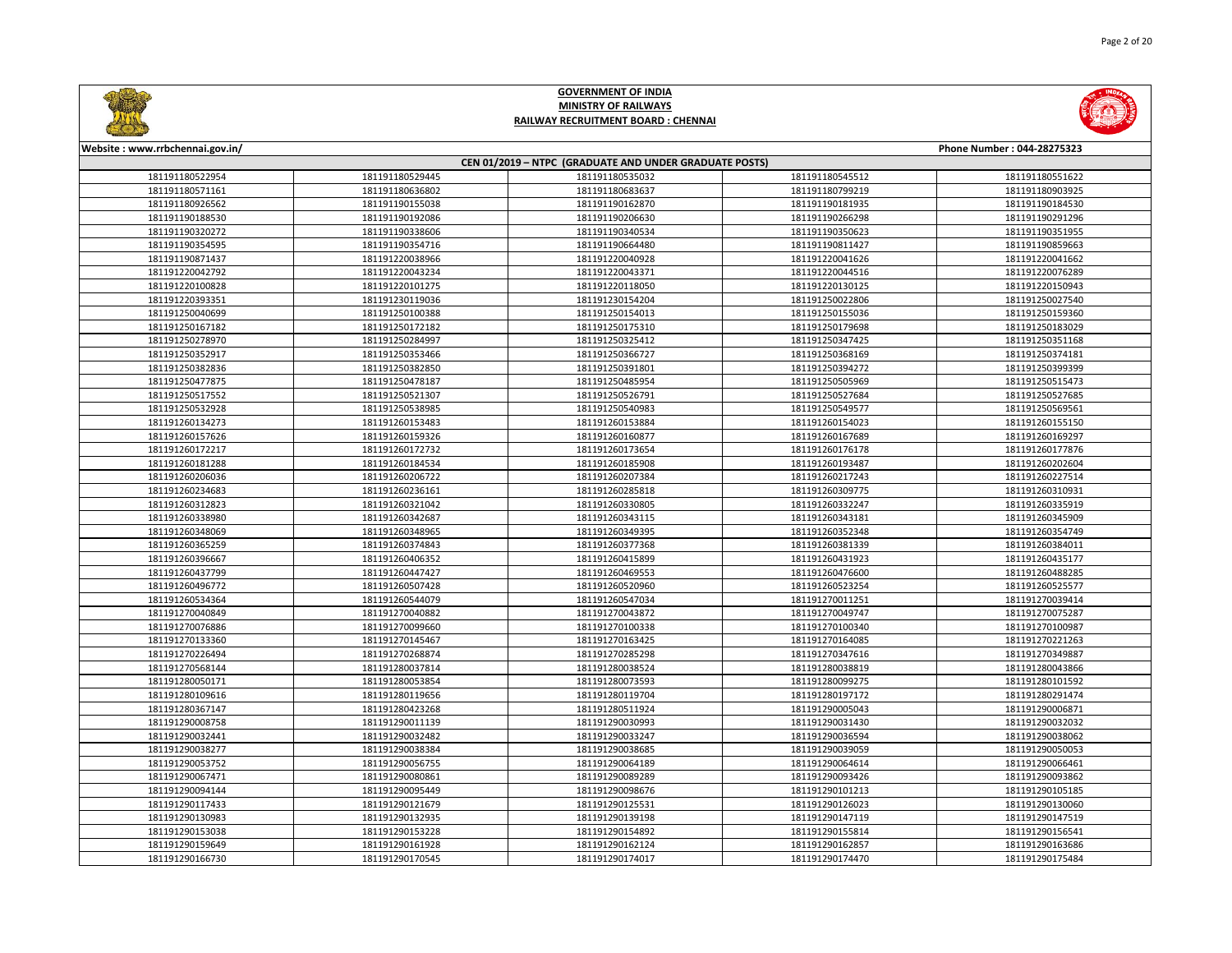

|                 | CEN 01/2019 - NTPC (GRADUATE AND UNDER GRADUATE POSTS) |                 |                 |                 |  |  |
|-----------------|--------------------------------------------------------|-----------------|-----------------|-----------------|--|--|
| 181191290177748 | 181191290183828                                        | 181191290194547 | 181191290196123 | 181191290197305 |  |  |
| 181191290200680 | 181191290204399                                        | 181191290204494 | 181191290207226 | 181191290207710 |  |  |
| 181191290219360 | 181191290229281                                        | 181191290234118 | 181191290239579 | 181191290240805 |  |  |
| 181191290248993 | 181191290263344                                        | 181191290268669 | 181191290289257 | 181191290290977 |  |  |
| 181191290293128 | 181191290305613                                        | 181191290314834 | 181191290320433 | 181191290320582 |  |  |
| 181191290320876 | 181191290326425                                        | 181191290332393 | 181191290333059 | 181191290334652 |  |  |
| 181191290335616 | 181191290336236                                        | 181191290339013 | 181191290339312 | 181191290339750 |  |  |
| 181191290341563 | 181191290341666                                        | 181191290344939 | 181191290346209 | 181191290346405 |  |  |
| 181191290347080 | 181191290349828                                        | 181191290350054 | 181191290350901 | 181191290359074 |  |  |
| 181191290378767 | 181191290381091                                        | 181191290385161 | 181191290394374 | 181191290396020 |  |  |
| 181191290396325 | 181191290396968                                        | 181191290397048 | 181191290398116 | 181191290398433 |  |  |
| 181191290399518 | 181191290401223                                        | 181191290405363 | 181191290410736 | 181191290411354 |  |  |
| 181191290411445 | 181191290415999                                        | 181191290418844 | 181191290425468 | 181191290426054 |  |  |
| 181191290439052 | 181191290448796                                        | 181191290450217 | 181191290454255 | 181191290458813 |  |  |
| 181191290460449 | 181191290461230                                        | 181191290469895 | 181191290471456 | 181191290472384 |  |  |
| 181191290481779 | 181191290485163                                        | 181191290488700 | 181191290508362 | 181191290508468 |  |  |
| 181191290517897 | 181191290529545                                        | 181191290534641 | 181191290538386 | 181191290556201 |  |  |
| 181191290557070 | 181191290557766                                        | 181191290563294 | 181191290563896 | 181191290566189 |  |  |
| 181191290568323 | 181191290569199                                        | 181191300075714 | 181191300165567 | 181191310275755 |  |  |
| 181191310347390 | 181191310363867                                        | 181191310544082 | 181192120515032 | 181192120583165 |  |  |
| 181192120584736 | 181192120596532                                        | 181192120599112 | 181192120610076 | 181192120611801 |  |  |
| 181192120619219 | 181192120651201                                        | 181192120661856 | 181192120665369 | 181192120669536 |  |  |
| 181192120675156 | 181192120677489                                        | 181192120679107 | 181192120679435 | 181192120686595 |  |  |
| 181192120692904 | 181192120705948                                        | 181192120706753 | 181192120712819 | 181192120716209 |  |  |
| 181192120722517 | 181192120723467                                        | 181192120727068 | 181192120734524 | 181192120734846 |  |  |
| 181192120739538 | 181192120755002                                        | 181192120757122 | 181192120757185 | 181192120764176 |  |  |
| 181192120770640 | 181192120770738                                        | 181192120777146 | 181192120784186 | 181192120798525 |  |  |
| 181192120799465 | 181192120807291                                        | 181192120812623 | 181192120812923 | 181192120816151 |  |  |
| 181192120821079 | 181192120822466                                        | 181192120825104 | 181192120825366 | 181192120826118 |  |  |
| 181192120830549 | 181192120831935                                        | 181192120833358 | 181192120834274 | 181192120856767 |  |  |
| 181192120869921 | 181192120884031                                        | 181192130578432 | 181192130578861 | 181192130583152 |  |  |
| 181192130672369 | 181192130697770                                        | 181192130718949 | 181192130723560 | 181192130742768 |  |  |
| 181192130831386 | 181192130834275                                        | 181192130836222 | 181192130863313 | 181192140171334 |  |  |
| 181192140195247 | 181192140201638                                        | 181192140203975 | 181192140219606 | 181192140224412 |  |  |
| 181192140227631 | 181192140229593                                        | 181192140231590 | 181192140233355 | 181192140264272 |  |  |
| 181192140274495 | 181192140293407                                        | 181192140320232 | 181192140346079 | 181192140351825 |  |  |
| 181192140419742 | 181192140596691                                        | 181192140611726 | 181192140663053 | 181192140668789 |  |  |
| 181192140687082 | 181192140687304                                        | 181192140691796 | 181192150576387 | 181192150628529 |  |  |
| 181192150763424 | 181192150835750                                        | 181192150854280 | 181192160375293 | 181192160376469 |  |  |
| 181192160377390 | 181192160428330                                        | 181192160486644 | 181192160498790 | 181192160504819 |  |  |
| 181192160552672 | 181192170373975                                        | 181192170393320 | 181192170402760 | 181192170436565 |  |  |
| 181192170441975 | 181192170457776                                        | 181192170511130 | 181192170559642 | 181192170562200 |  |  |
| 181192170582701 | 181192170592021                                        | 181192170607503 | 181192170607604 | 181192170643359 |  |  |
| 181192170679974 | 181192170695351                                        | 181192170702655 | 181192170713141 | 181192170718207 |  |  |
| 181192170728149 | 181192170758126                                        | 181192170758130 | 181192170769452 | 181192170772624 |  |  |
| 181192170779277 | 181192170781749                                        | 181192170800178 | 181192170807726 | 181192170813604 |  |  |
| 181192170821909 | 181192170822413                                        | 181192170823477 | 181192170825829 | 181192170827997 |  |  |
| 181192170835655 | 181192170837017                                        | 181192170857271 | 181192170860147 | 181192170866665 |  |  |
| 181192170867291 | 181192180000808                                        | 181192180005348 | 181192180007885 | 181192180008802 |  |  |
| 181192180009722 | 181192180010705                                        | 181192180011701 | 181192180012015 | 181192180014393 |  |  |
| 181192180015735 | 181192180015789                                        | 181192180017503 | 181192180019075 | 181192180020062 |  |  |

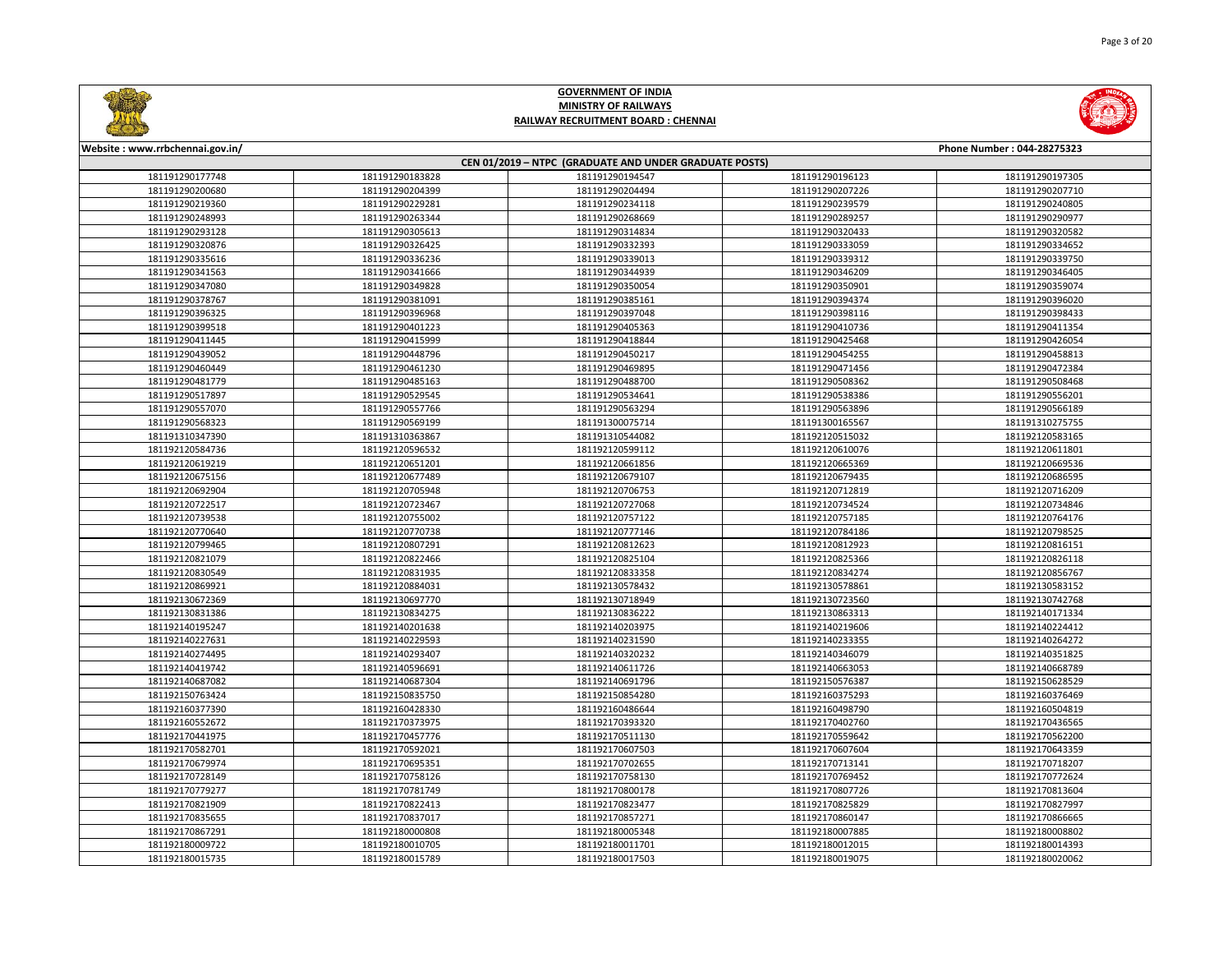

|                 | CEN 01/2019 - NTPC (GRADUATE AND UNDER GRADUATE POSTS) |                 |                 |                 |  |
|-----------------|--------------------------------------------------------|-----------------|-----------------|-----------------|--|
| 181192180020357 | 181192180020914                                        | 181192180021952 | 181192180023610 | 181192180028780 |  |
| 181192180029948 | 181192180032312                                        | 181192180035149 | 181192180038151 | 181192180057539 |  |
| 181192180057874 | 181192180059625                                        | 181192180063136 | 181192180064491 | 181192180064811 |  |
| 181192180065131 | 181192180066293                                        | 181192180067232 | 181192180068293 | 181192180068857 |  |
| 181192180071785 | 181192180079924                                        | 181192180080060 | 181192180082502 | 181192180085039 |  |
| 181192180091820 | 181192180092191                                        | 181192180092351 | 181192180104377 | 181192180113017 |  |
| 181192180115583 | 181192180120691                                        | 181192180123428 | 181192180123458 | 181192180128117 |  |
| 181192180129349 | 181192180130811                                        | 181192180130917 | 181192180138698 | 181192180139351 |  |
| 181192180147648 | 181192180153598                                        | 181192180198028 | 181192180199519 | 181192180200956 |  |
| 181192180200971 | 181192180201641                                        | 181192180209707 | 181192180210701 | 181192180211472 |  |
| 181192180212423 | 181192180212901                                        | 181192180213494 | 181192180213810 | 181192180216603 |  |
| 181192180217376 | 181192180217783                                        | 181192180220800 | 181192180225380 | 181192180225568 |  |
| 181192180229006 | 181192180229798                                        | 181192180234291 | 181192180234854 | 181192180234887 |  |
| 181192180238892 | 181192180240682                                        | 181192180241403 | 181192180248635 | 181192180252211 |  |
| 181192180254030 | 181192180256255                                        | 181192180256767 | 181192180263174 | 181192180265483 |  |
| 181192180268229 | 181192180269705                                        | 181192180275497 | 181192180278698 | 181192180279682 |  |
| 181192180279925 | 181192180280017                                        | 181192180280874 | 181192180281882 | 181192180283146 |  |
| 181192180283270 | 181192180286604                                        | 181192180292626 | 181192180294831 | 181192180297815 |  |
| 181192180297857 | 181192180299141                                        | 181192180299326 | 181192180304150 | 181192180304541 |  |
| 181192180304553 | 181192180306784                                        | 181192180307298 | 181192180309706 | 181192180311949 |  |
| 181192180314314 | 181192180318793                                        | 181192180318951 | 181192180341864 | 181192180347084 |  |
| 181192180362560 | 181192180365682                                        | 181192180365878 | 181192180371215 | 181192180374461 |  |
| 181192180375602 | 181192180379210                                        | 181192180388826 | 181192180390788 | 181192180390807 |  |
| 181192180395833 | 181192180407426                                        | 181192180408995 | 181192180409346 | 181192180409811 |  |
| 181192180412118 | 181192180415011                                        | 181192180415386 | 181192180424391 | 181192180424761 |  |
| 181192180426324 | 181192180427047                                        | 181192180432706 | 181192180435952 | 181192180440667 |  |
| 181192180440861 | 181192180441481                                        | 181192180447639 | 181192180459956 | 181192180478928 |  |
| 181192180479828 | 181192180480077                                        | 181192180483667 | 181192180485373 | 181192180488871 |  |
| 181192180492001 | 181192180493904                                        | 181192180495350 | 181192180500125 | 181192180502861 |  |
| 181192180505326 | 181192180509478                                        | 181192180510744 | 181192180522076 | 181192180522321 |  |
| 181192180523287 | 181192180524674                                        | 181192180529230 | 181192180546352 | 181192180553655 |  |
| 181192180556789 | 181192180557567                                        | 181192180562390 | 181192180572811 | 181192180578524 |  |
| 181192180586790 | 181192180595640                                        | 181192180602246 | 181192180606019 | 181192180620800 |  |
| 181192180622018 | 181192180646166                                        | 181192180648607 | 181192180654379 | 181192180662478 |  |
| 181192180668927 | 181192180682206                                        | 181192180714316 | 181192180715787 | 181192180747204 |  |
| 181192180750865 | 181192180764819                                        | 181192180768893 | 181192180778481 | 181192180780529 |  |
| 181192180792495 | 181192180812713                                        | 181192180814523 | 181192180818604 | 181192180823209 |  |
| 181192180836952 | 181192180859879                                        | 181192180866960 | 181192180867485 | 181192180878506 |  |
| 181192180885128 | 181192180888406                                        | 181192180913957 | 181192180918360 | 181192180920113 |  |
| 181192180924510 | 181192180924592                                        | 181192180925214 | 181192190164006 | 181192190172823 |  |
| 181192190201661 | 181192190204021                                        | 181192190290551 | 181192190307761 | 181192190353402 |  |
| 181192190389818 | 181192210730368                                        | 181192210736778 | 181192210767179 | 181192210768866 |  |
| 181192220023221 | 181192220027197                                        | 181192220032122 | 181192220037515 | 181192220039462 |  |
| 181192220039499 | 181192220039565                                        | 181192220039606 | 181192220041226 | 181192220042168 |  |
| 181192220042277 | 181192220042424                                        | 181192220042809 | 181192220043503 | 181192220043992 |  |
| 181192220044702 | 181192220044995                                        | 181192220045243 | 181192220045291 | 181192220047158 |  |
| 181192220047397 | 181192220072138                                        | 181192220073431 | 181192220074085 | 181192220074397 |  |
| 181192220074476 | 181192220075468                                        | 181192220075857 | 181192220076046 | 181192220076159 |  |
| 181192220076706 | 181192220076739                                        | 181192220076752 | 181192220076835 | 181192220077455 |  |
| 181192220078339 | 181192220098589                                        | 181192220099504 | 181192220100630 | 181192220100920 |  |
| 181192220101058 | 181192220101161                                        | 181192220101335 | 181192220101391 | 181192220101633 |  |

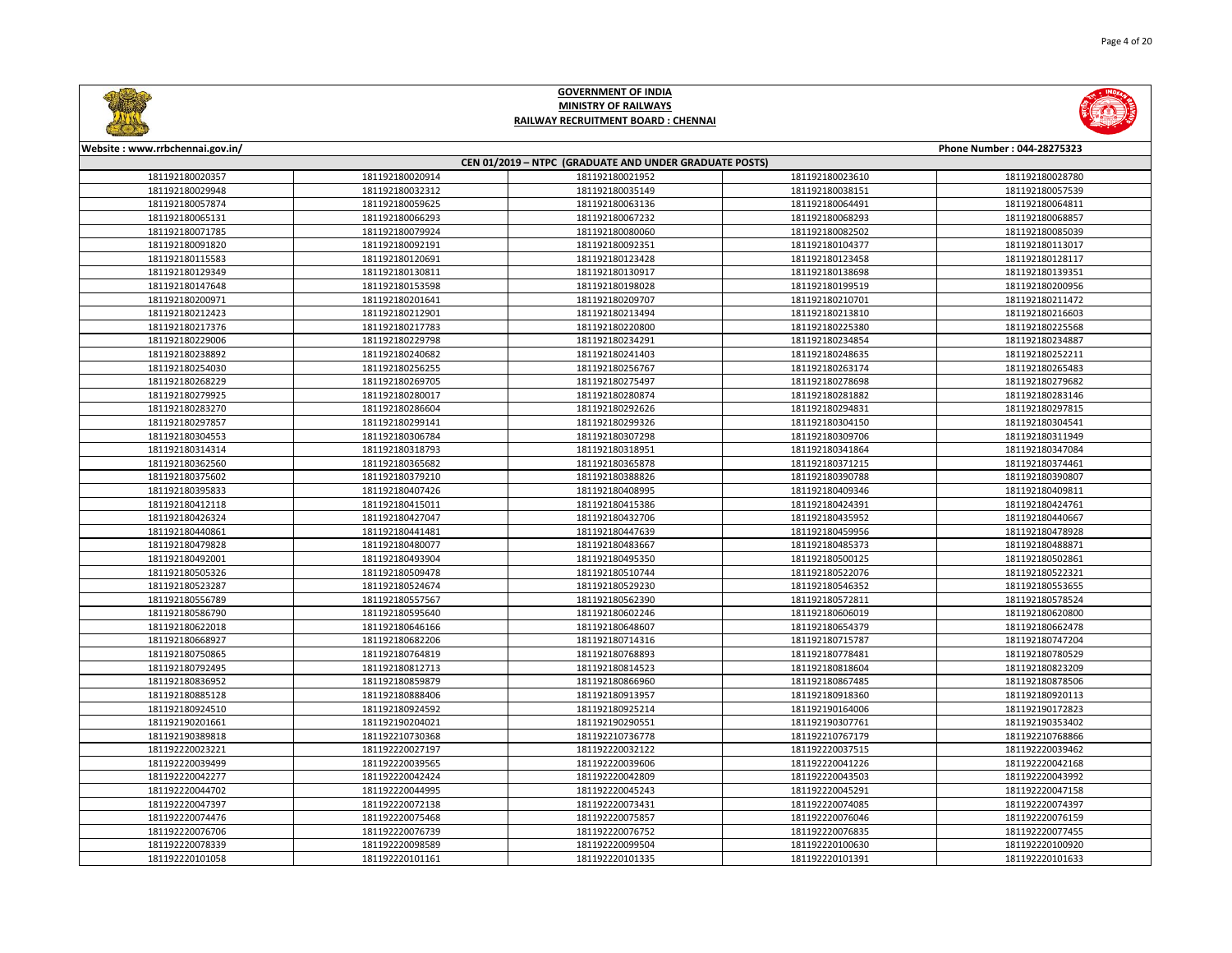

|                 |                 | CEN 01/2019 - NTPC (GRADUATE AND UNDER GRADUATE POSTS) |                 |                 |
|-----------------|-----------------|--------------------------------------------------------|-----------------|-----------------|
| 181192220102542 | 181192220104050 | 181192220117867                                        | 181192220118101 | 181192220118127 |
| 181192220118128 | 181192220118381 | 181192220119567                                        | 181192220120265 | 181192220132237 |
| 181192220134339 | 181192220134346 | 181192220134420                                        | 181192220134611 | 181192220134708 |
| 181192220134917 | 181192220135260 | 181192220135575                                        | 181192220135735 | 181192220135968 |
| 181192220149390 | 181192220149567 | 181192220149591                                        | 181192220150224 | 181192220150353 |
| 181192220150379 | 181192220150484 | 181192220151009                                        | 181192220151692 | 181192220151917 |
| 181192220155215 | 181192230153995 | 181192230524010                                        | 181192240040976 | 181192240041807 |
| 181192240133065 | 181192250098845 | 181192250100143                                        | 181192250170794 | 181192250174160 |
| 181192250178354 | 181192250187999 | 181192250206654                                        | 181192250377952 | 181192250383793 |
| 181192250399887 | 181192250419295 | 181192250453024                                        | 181192250463041 | 181192250468204 |
| 181192250472222 | 181192250475593 | 181192250485153                                        | 181192250498841 | 181192250531073 |
| 181192250532614 | 181192250535838 | 181192250549447                                        | 181192250549451 | 181192250550170 |
| 181192250550942 | 181192250559427 | 181192250564169                                        | 181192250570784 | 181192250571026 |
| 181192260152635 | 181192260153733 | 181192260155921                                        | 181192260157397 | 181192260158667 |
| 181192260163138 | 181192260164599 | 181192260167209                                        | 181192260173990 | 181192260176943 |
| 181192260177359 | 181192260179028 | 181192260183395                                        | 181192260184425 | 181192260198706 |
| 181192260200883 | 181192260204273 | 181192260204378                                        | 181192260205424 | 181192260274545 |
| 181192260278627 | 181192260280031 | 181192260281614                                        | 181192260287618 | 181192260289497 |
| 181192260290211 | 181192260290268 | 181192260307174                                        | 181192260310348 | 181192260317880 |
| 181192260325743 | 181192260336466 | 181192260337470                                        | 181192260338648 | 181192260340013 |
| 181192260340579 | 181192260342513 | 181192260343582                                        | 181192260344932 | 181192260346421 |
| 181192260347051 | 181192260348922 | 181192260349826                                        | 181192260351504 | 181192260351796 |
| 181192260352007 | 181192260353195 | 181192260353331                                        | 181192260353653 | 181192260357986 |
| 181192260360468 | 181192260363806 | 181192260375989                                        | 181192260376852 | 181192260391806 |
| 181192260391939 | 181192260432105 | 181192260460852                                        | 181192260463036 | 181192260477866 |
| 181192260485977 | 181192260490250 | 181192260499727                                        | 181192260507423 | 181192260512464 |
| 181192260514421 | 181192260518695 | 181192260525669                                        | 181192260529053 | 181192260532467 |
| 181192260545141 | 181192260550374 | 181192260568039                                        | 181192260568265 | 181192260569022 |
| 181192260569472 | 181192270038299 | 181192270039948                                        | 181192270073562 | 181192270074425 |
| 181192270077651 | 181192270101442 | 181192270134352                                        | 181192270148440 | 181192270150916 |
| 181192270155508 | 181192270204554 | 181192270205392                                        | 181192270226016 | 181192270259201 |
| 181192270266743 | 181192270276273 | 181192270311111                                        | 181192270320430 | 181192270322752 |
| 181192270335210 | 181192270339143 | 181192270339660                                        | 181192270343510 | 181192270346695 |
| 181192270350758 | 181192270363873 | 181192270440795                                        | 181192270547162 | 181192280000693 |
| 181192280041652 | 181192280041723 | 181192280043278                                        | 181192280048636 | 181192280064759 |
| 181192280072353 | 181192280073976 | 181192280074014                                        | 181192280074697 | 181192280078942 |
| 181192280078943 | 181192280079237 | 181192280079657                                        | 181192280099547 | 181192280100254 |
| 181192280102840 | 181192280115569 | 181192280118398                                        | 181192280118417 | 181192280118690 |
| 181192280118750 | 181192280135162 | 181192280135688                                        | 181192280141161 | 181192280150155 |
| 181192280151081 | 181192280151658 | 181192280162740                                        | 181192280200479 | 181192280202268 |
| 181192280209174 | 181192280249069 | 181192280266905                                        | 181192280283788 | 181192280290548 |
| 181192280293559 | 181192280296466 | 181192280374439                                        | 181192280380002 | 181192280593158 |
| 181192280633097 | 181192280650632 | 181192280651832                                        | 181192280661047 | 181192280669240 |
| 181192280732997 | 181192280740676 | 181192280767222                                        | 181192280780560 | 181192280793551 |
| 181192280802700 | 181192280806903 | 181192280827460                                        | 181192280845664 | 181192280850401 |
| 181192280861031 | 181192290003618 | 181192290004494                                        | 181192290007186 | 181192290007608 |
| 181192290008655 | 181192290009731 | 181192290010752                                        | 181192290011294 | 181192290013939 |
| 181192290014573 | 181192290014957 | 181192290017528                                        | 181192290018213 | 181192290018369 |
| 181192290019657 | 181192290019980 | 181192290029178                                        | 181192290033041 | 181192290033875 |
| 181192290038835 | 181192290041767 | 181192290049593                                        | 181192290053114 | 181192290053276 |
| 181192290055673 | 181192290057715 | 181192290064493                                        | 181192290065306 | 181192290072841 |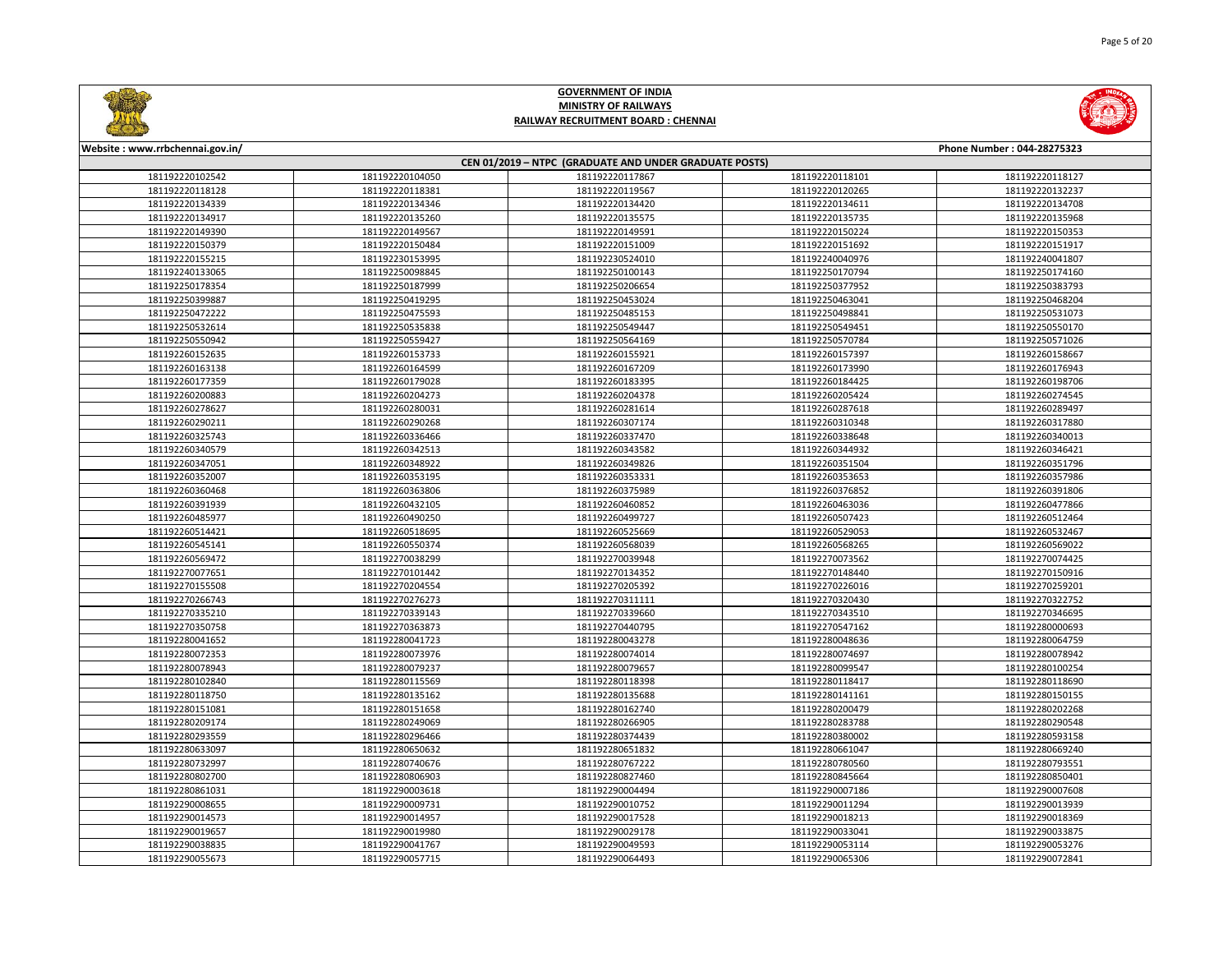

| CEN 01/2019 - NTPC (GRADUATE AND UNDER GRADUATE POSTS) |                 |                 |                 |                 |  |
|--------------------------------------------------------|-----------------|-----------------|-----------------|-----------------|--|
| 181192290073503                                        | 181192290080116 | 181192290083201 | 181192290084263 | 181192290089410 |  |
| 181192290100848                                        | 181192290109357 | 181192290113041 | 181192290128046 | 181192290131358 |  |
| 181192290132308                                        | 181192290132325 | 181192290133172 | 181192290134729 | 181192290134739 |  |
| 181192290139809                                        | 181192290140366 | 181192290141309 | 181192290141446 | 181192290143566 |  |
| 181192290145682                                        | 181192290145966 | 181192290148707 | 181192290157422 | 181192290166926 |  |
| 181192290183865                                        | 181192290208750 | 181192290213621 | 181192290214187 | 181192290218153 |  |
| 181192290219646                                        | 181192290220840 | 181192290222658 | 181192290226229 | 181192290226486 |  |
| 181192290228985                                        | 181192290229360 | 181192290230883 | 181192290231637 | 181192290232380 |  |
| 181192290246759                                        | 181192290252354 | 181192290255815 | 181192290257138 | 181192290257599 |  |
| 181192290257881                                        | 181192290259778 | 181192290260332 | 181192290271195 | 181192290273010 |  |
| 181192290274705                                        | 181192290281325 | 181192290281419 | 181192290282309 | 181192290297757 |  |
| 181192290311874                                        | 181192290318588 | 181192290321064 | 181192290330873 | 181192290337467 |  |
| 181192290350185                                        | 181192290375550 | 181192290388451 | 181192290390990 | 181192290397891 |  |
| 181192290404483                                        | 181192290407396 | 181192290414409 | 181192290421004 | 181192290422509 |  |
| 181192290423629                                        | 181192290424101 | 181192290430234 | 181192290431457 | 181192290434048 |  |
| 181192290434123                                        | 181192290434858 | 181192290436103 | 181192290438867 | 181192290448180 |  |
| 181192290449644                                        | 181192290454943 | 181192290455336 | 181192290457497 | 181192290465171 |  |
| 181192290467139                                        | 181192290467790 | 181192290470003 | 181192290471081 | 181192290474690 |  |
| 181192290475950                                        | 181192290476352 | 181192290478941 | 181192290483681 | 181192290484245 |  |
| 181192290485031                                        | 181192290485404 | 181192290486994 | 181192290491374 | 181192290491936 |  |
| 181192290491976                                        | 181192290494061 | 181192290495764 | 181192290502188 | 181192290503508 |  |
| 181192290509740                                        | 181192290510822 | 181192290513268 | 181192290515188 | 181192290519941 |  |
| 181192290522001                                        | 181192290522370 | 181192290523500 | 181192290526918 | 181192290528028 |  |
| 181192290528690                                        | 181192290529627 | 181192290530515 | 181192290531966 | 181192290535099 |  |
| 181192290536682                                        | 181192290544110 | 181192290547886 | 181192290547977 | 181192290549585 |  |
| 181192290550921                                        | 181192290553914 | 181192290556536 | 181192290556761 | 181192290557175 |  |
| 181192290563160                                        | 181192290620523 | 181192290622002 | 181192290692182 | 181192290729662 |  |
| 181192290746580                                        | 181192290775487 | 181192290800980 | 181192290810034 | 181192290820121 |  |
| 181192290844255                                        | 181192290865151 | 181192290900501 | 181192290905823 | 181192290920171 |  |
| 181192290921925                                        | 181192290924531 | 181192290925927 | 181192290928027 | 181192290928777 |  |
| 181192300034114                                        | 181192300044882 | 181192300077570 | 181192300080703 | 181192300133783 |  |
| 181192310043005                                        | 181192310344454 | 181192310381307 | 181192310528314 | 181192310532675 |  |
| 181193120356057                                        | 181193120356142 | 181193120358695 | 181193120358777 | 181193120359366 |  |
| 181193120360283                                        | 181193120362127 | 181193120362991 | 181193120364310 | 181193120364835 |  |
| 181193120365291                                        | 181193120365468 | 181193120366575 | 181193120366583 | 181193120366587 |  |
| 181193120366632                                        | 181193120367689 | 181193120367864 | 181193120367951 | 181193120367985 |  |
| 181193120369157                                        | 181193120369166 | 181193120372240 | 181193120372249 | 181193120372306 |  |
| 181193120372310                                        | 181193120373124 | 181193120374867 | 181193120374883 | 181193120375957 |  |
| 181193120376261                                        | 181193120376263 | 181193120376306 | 181193120376790 | 181193120376793 |  |
| 181193120376905                                        | 181193120377328 | 181193120380179 | 181193120381278 | 181193120381466 |  |
| 181193120381483                                        | 181193120381587 | 181193120384766 | 181193120387021 | 181193120388188 |  |
| 181193120394686                                        | 181193120394689 | 181193120394700 | 181193120394716 | 181193120394748 |  |
| 181193120394809                                        | 181193120394857 | 181193120396503 | 181193120396532 | 181193120396547 |  |
| 181193120399449                                        | 181193120399640 | 181193120400154 | 181193120400166 | 181193120400953 |  |
| 181193120400962                                        | 181193120402418 | 181193120404017 | 181193120405135 | 181193120405173 |  |
| 181193120405176                                        | 181193120406686 | 181193120407159 | 181193120407182 | 181193120408296 |  |
| 181193120408374                                        | 181193120408427 | 181193120409091 | 181193120409092 | 181193120409502 |  |
| 181193120409601                                        | 181193120409633 | 181193120412336 | 181193120412461 | 181193120412721 |  |
| 181193120412884                                        | 181193120412926 | 181193120415851 | 181193120415858 | 181193120416131 |  |
| 181193120416227                                        | 181193120418063 | 181193120418442 | 181193120418484 | 181193120419427 |  |
| 181193120419442                                        | 181193120422083 | 181193120423855 | 181193120423937 | 181193120425566 |  |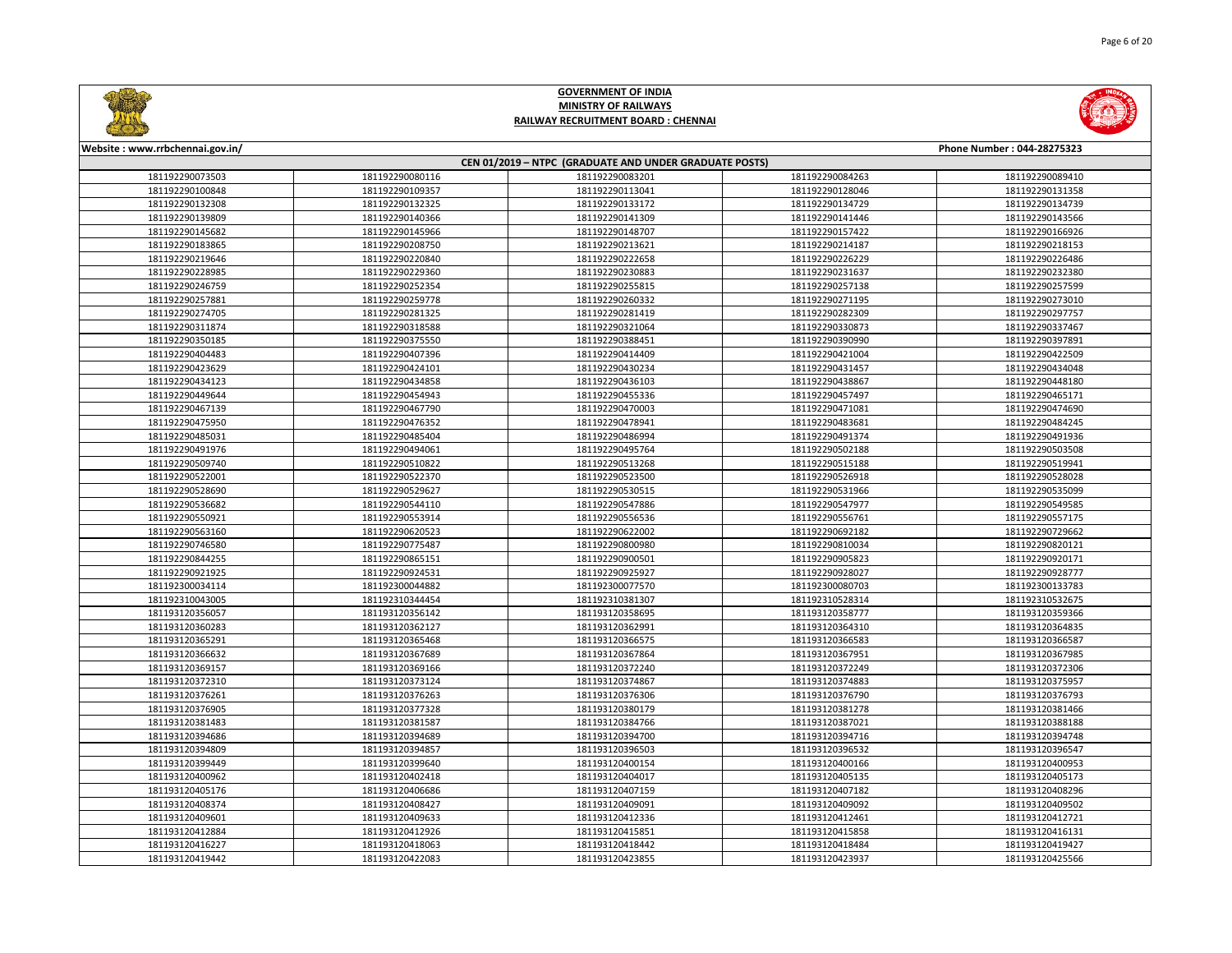

|                 |                 | CEN 01/2019 - NTPC (GRADUATE AND UNDER GRADUATE POSTS) |                 |                 |
|-----------------|-----------------|--------------------------------------------------------|-----------------|-----------------|
| 181193120431736 | 181193120432114 | 181193120433194                                        | 181193120434288 | 181193120437317 |
| 181193120437796 | 181193120437822 | 181193120438274                                        | 181193120438644 | 181193120438784 |
| 181193120438953 | 181193120438974 | 181193120439708                                        | 181193120440664 | 181193120442639 |
| 181193120442760 | 181193120442877 | 181193120444185                                        | 181193120445850 | 181193120446374 |
| 181193120446383 | 181193120446504 | 181193120446543                                        | 181193120446557 | 181193120446563 |
| 181193120448160 | 181193120448163 | 181193120448605                                        | 181193120448639 | 181193120449897 |
| 181193120449898 | 181193120451387 | 181193120451718                                        | 181193120451899 | 181193120453311 |
| 181193120453393 | 181193120457113 | 181193120457365                                        | 181193120458585 | 181193120462398 |
| 181193120463932 | 181193120465132 | 181193120465465                                        | 181193120467383 | 181193120469426 |
| 181193120471294 | 181193120472898 | 181193120473268                                        | 181193120473277 | 181193120473420 |
| 181193120473661 | 181193120474332 | 181193120474997                                        | 181193120475229 | 181193120475754 |
| 181193120476207 | 181193120478118 | 181193120479014                                        | 181193120479430 | 181193120479621 |
| 181193120479686 | 181193120479760 | 181193120479898                                        | 181193120480450 | 181193120480655 |
| 181193120482954 | 181193120482960 | 181193120483093                                        | 181193120483323 | 181193120486127 |
| 181193120486567 | 181193120487443 | 181193120487645                                        | 181193120488497 | 181193120488554 |
| 181193120488654 | 181193120489322 | 181193120489324                                        | 181193120489327 | 181193120489387 |
| 181193120489397 | 181193120489451 | 181193120489452                                        | 181193120489460 | 181193120489481 |
| 181193120489539 | 181193120489554 | 181193120489692                                        | 181193120489735 | 181193120489750 |
| 181193120489788 | 181193120490120 | 181193120490310                                        | 181193120490412 | 181193120490749 |
| 181193120491011 | 181193120492796 | 181193120497427                                        | 181193120498521 | 181193120498589 |
| 181193120498873 | 181193120499008 | 181193120499059                                        | 181193120499536 | 181193120499779 |
| 181193120500359 | 181193120500389 | 181193120501013                                        | 181193120501686 | 181193120502301 |
| 181193120506359 | 181193120510306 | 181193120512480                                        | 181193120515509 | 181193120516714 |
| 181193120517376 | 181193120518735 | 181193120520680                                        | 181193120522640 | 181193120522906 |
| 181193120525643 | 181193120527315 | 181193120529069                                        | 181193120532157 | 181193120532632 |
| 181193120532842 | 181193120533179 | 181193120533313                                        | 181193120533927 | 181193120534680 |
| 181193120534728 | 181193120535054 | 181193120535611                                        | 181193120536147 | 181193120536521 |
| 181193120539479 | 181193120540966 | 181193120541907                                        | 181193120542235 | 181193120542237 |
| 181193120542277 | 181193120544010 | 181193120544928                                        | 181193120544997 | 181193120545647 |
| 181193120545649 | 181193120545849 | 181193120545897                                        | 181193120546251 | 181193120546556 |
| 181193120546998 | 181193120548271 | 181193120548556                                        | 181193120548924 | 181193120549698 |
| 181193120550466 | 181193120552168 | 181193120553538                                        | 181193120554423 | 181193120555451 |
| 181193120555880 | 181193120555955 | 181193120556482                                        | 181193120559128 | 181193120559402 |
| 181193120559731 | 181193120560188 | 181193120560278                                        | 181193120560397 | 181193120560454 |
| 181193120560634 | 181193120563089 | 181193120563250                                        | 181193120564091 | 181193120565033 |
| 181193120565137 | 181193120566775 | 181193120566953                                        | 181193120568750 | 181193120568798 |
| 181193120569010 | 181193120569565 | 181193130380199                                        | 181193130424861 | 181193140198345 |
| 181193150451647 | 181193160175541 | 181193160180861                                        | 181193160353328 | 181193170039909 |
| 181193170045935 | 181193170366369 | 181193170372303                                        | 181193170376773 | 181193170376902 |
| 181193170381296 | 181193170399442 | 181193170412270                                        | 181193170412624 | 181193170448233 |
| 181193170466431 | 181193170467692 | 181193170474864                                        | 181193170475668 | 181193170476051 |
| 181193170492347 | 181193170506350 | 181193170529002                                        | 181193170559090 | 181193180108810 |
| 181193180208580 | 181193180232369 | 181193180243111                                        | 181193180266486 | 181193180404019 |
| 181193180427164 | 181193190159073 | 181193190161283                                        | 181193190167460 | 181193190301404 |
| 181193190309830 | 181193190349316 | 181193220043341                                        | 181193220044783 | 181193220089122 |
| 181193220099529 | 181193220102077 | 181193220151585                                        | 181193250185264 | 181193260153308 |
| 181193260154233 | 181193260154828 | 181193260157299                                        | 181193260164711 | 181193260182708 |
| 181193260185272 | 181193260202734 | 181193260203580                                        | 181193260333862 | 181193260368167 |
| 181193260369739 | 181193260378639 | 181193260384775                                        | 181193260393272 | 181193260423596 |
| 181193260491541 | 181193260521282 | 181193260568468                                        | 181193260570406 | 181193270040567 |
| 181193270041263 | 181193270043929 | 181193270057207                                        | 181193270061930 | 181193270089015 |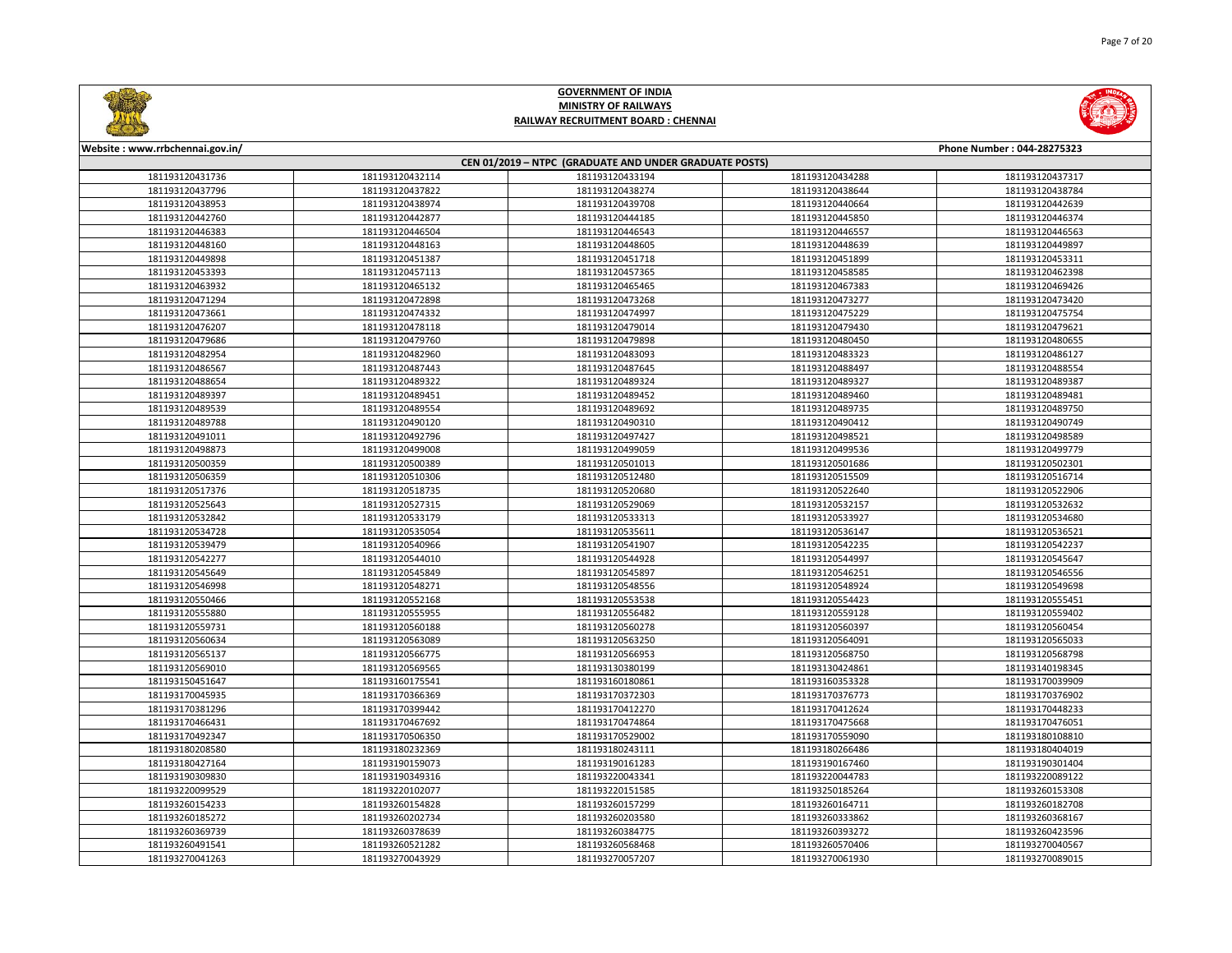

|                 | CEN 01/2019 - NTPC (GRADUATE AND UNDER GRADUATE POSTS) |                 |                 |                 |  |
|-----------------|--------------------------------------------------------|-----------------|-----------------|-----------------|--|
| 181193270097864 | 181193270100745                                        | 181193270118135 | 181193270132637 | 181193270133150 |  |
| 181193270148263 | 181193270206452                                        | 181193270496146 | 181193280040339 | 181193280041132 |  |
| 181193280043354 | 181193280048337                                        | 181193280071654 | 181193280073521 | 181193280077215 |  |
| 181193280099904 | 181193280102081                                        | 181193280119240 | 181193280135008 | 181193280152222 |  |
| 181193280613825 | 181193290196142                                        | 181193290397679 | 181193300100305 | 181193310134973 |  |
| 181194120500353 | 181194120571821                                        | 181194120581928 | 181194120590368 | 181194120593343 |  |
| 181194120595684 | 181194120601641                                        | 181194120606350 | 181194120607046 | 181194120608825 |  |
| 181194120610479 | 181194120618045                                        | 181194120634344 | 181194120649018 | 181194120659668 |  |
| 181194120660666 | 181194120681756                                        | 181194120692222 | 181194120692902 | 181194120697367 |  |
| 181194120698730 | 181194120714838                                        | 181194120728230 | 181194120729805 | 181194120733127 |  |
| 181194120733226 | 181194120742009                                        | 181194120743180 | 181194120744434 | 181194120745677 |  |
| 181194120747528 | 181194120748879                                        | 181194120750614 | 181194120751974 | 181194120753198 |  |
| 181194120755014 | 181194120756442                                        | 181194120757553 | 181194120762124 | 181194120767149 |  |
| 181194120767266 | 181194120768016                                        | 181194120770299 | 181194120776230 | 181194120778156 |  |
| 181194120778178 | 181194120778658                                        | 181194120782035 | 181194120786196 | 181194120787113 |  |
| 181194120787146 | 181194120787150                                        | 181194120787154 | 181194120788092 | 181194120789863 |  |
| 181194120790308 | 181194120791712                                        | 181194120791879 | 181194120792193 | 181194120792486 |  |
| 181194120793812 | 181194120793875                                        | 181194120796019 | 181194120798899 | 181194120800624 |  |
| 181194120800751 | 181194120800851                                        | 181194120802033 | 181194120802632 | 181194120804359 |  |
| 181194120806918 | 181194120811274                                        | 181194120813215 | 181194120817133 | 181194120818405 |  |
| 181194120820685 | 181194120821642                                        | 181194120822821 | 181194120825098 | 181194120828773 |  |
| 181194120829755 | 181194120833101                                        | 181194120835613 | 181194120836817 | 181194120838644 |  |
| 181194120847059 | 181194120851717                                        | 181194120857834 | 181194120860733 | 181194120863655 |  |
| 181194120868878 | 181194120885955                                        | 181194130582922 | 181194130616357 | 181194130634681 |  |
| 181194130653482 | 181194130653488                                        | 181194130667604 | 181194130669217 | 181194130689820 |  |
| 181194130705221 | 181194130734039                                        | 181194130734290 | 181194130764537 | 181194130800232 |  |
| 181194130802204 | 181194130819987                                        | 181194130830220 | 181194130834002 | 181194130848355 |  |
| 181194130895468 | 181194130895539                                        | 181194130895942 | 181194130896573 | 181194130897089 |  |
| 181194130897090 | 181194130899632                                        | 181194130900203 | 181194130901128 | 181194130901222 |  |
| 181194130901235 | 181194130901764                                        | 181194130902065 | 181194130902137 | 181194130903444 |  |
| 181194130903758 | 181194130904090                                        | 181194130904289 | 181194130904295 | 181194130904409 |  |
| 181194130906165 | 181194130906413                                        | 181194130906603 | 181194130907752 | 181194130908478 |  |
| 181194130909369 | 181194130910059                                        | 181194130910359 | 181194130910758 | 181194130912369 |  |
| 181194130913572 | 181194130914184                                        | 181194130915402 | 181194130915430 | 181194130917467 |  |
| 181194130918157 | 181194130918261                                        | 181194130918745 | 181194130919030 | 181194130919777 |  |
| 181194130919893 | 181194130920102                                        | 181194130920459 | 181194130921129 | 181194130922263 |  |
| 181194130923781 | 181194130927053                                        | 181194130927728 | 181194130930890 | 181194140172620 |  |
| 181194140195137 | 181194140198446                                        | 181194140198740 | 181194140201787 | 181194140206468 |  |
| 181194140206844 | 181194140211389                                        | 181194140211635 | 181194140220415 | 181194140224023 |  |
| 181194140226452 | 181194140229604                                        | 181194140232476 | 181194140233666 | 181194140234713 |  |
| 181194140240558 | 181194140243199                                        | 181194140244516 | 181194140245939 | 181194140249667 |  |
| 181194140251388 | 181194140251616                                        | 181194140252580 | 181194140252830 | 181194140252967 |  |
| 181194140253070 | 181194140258924                                        | 181194140260237 | 181194140265309 | 181194140265474 |  |
| 181194140266726 | 181194140279373                                        | 181194140283511 | 181194140291400 | 181194140296801 |  |
| 181194140297168 | 181194140297571                                        | 181194140299433 | 181194140299570 | 181194140300970 |  |
| 181194140309169 | 181194140316566                                        | 181194140316631 | 181194140319427 | 181194140321970 |  |
| 181194140327336 | 181194140330037                                        | 181194140331954 | 181194140332598 | 181194140335862 |  |
| 181194140337434 | 181194140338504                                        | 181194140340204 | 181194140345748 | 181194140346876 |  |
| 181194140347330 | 181194140348735                                        | 181194140353644 | 181194140386275 | 181194140421337 |  |
| 181194140427523 | 181194140443531                                        | 181194140443759 | 181194140455183 | 181194140461289 |  |
| 181194140493753 | 181194140500200                                        | 181194140503568 | 181194140540488 | 181194140574355 |  |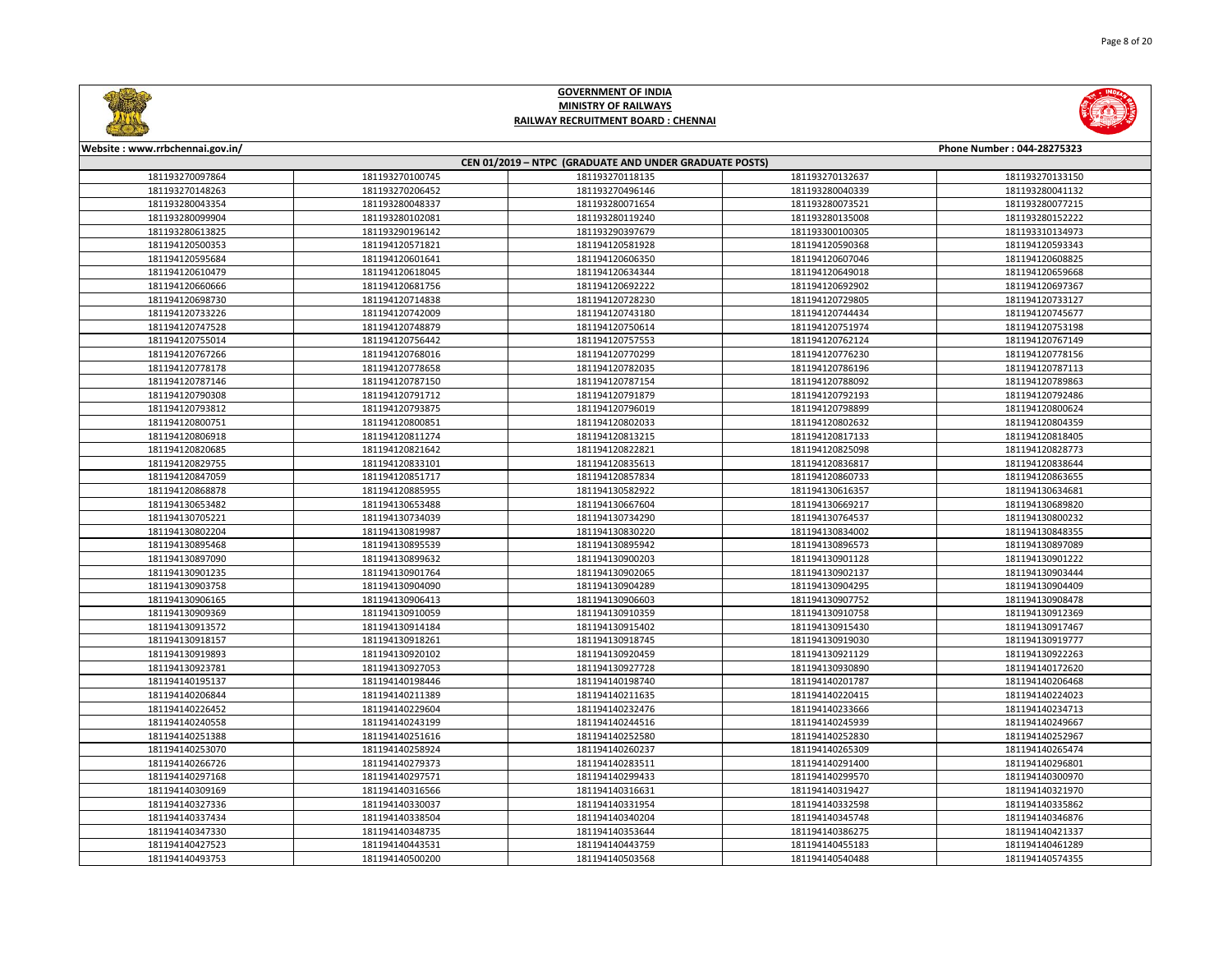

|                 | CEN 01/2019 - NTPC (GRADUATE AND UNDER GRADUATE POSTS) |                 |                 |                 |  |  |
|-----------------|--------------------------------------------------------|-----------------|-----------------|-----------------|--|--|
| 181194140578356 | 181194140579039                                        | 181194140582919 | 181194140585950 | 181194140589026 |  |  |
| 181194140591203 | 181194140597738                                        | 181194140598101 | 181194140600181 | 181194140602661 |  |  |
| 181194140603688 | 181194140612110                                        | 181194140617569 | 181194140618938 | 181194140624626 |  |  |
| 181194140625331 | 181194140628466                                        | 181194140634055 | 181194140634539 | 181194140635723 |  |  |
| 181194140638261 | 181194140648484                                        | 181194140650010 | 181194140651088 | 181194140655125 |  |  |
| 181194140657816 | 181194140663098                                        | 181194140666246 | 181194140668034 | 181194140673094 |  |  |
| 181194140673870 | 181194140680179                                        | 181194140681332 | 181194140681344 | 181194140685588 |  |  |
| 181194140687203 | 181194140689428                                        | 181194140689634 | 181194140697188 | 181194140698253 |  |  |
| 181194140698314 | 181194140701821                                        | 181194140917863 | 181194150350812 | 181194150672934 |  |  |
| 181194150680113 | 181194150734288                                        | 181194150767568 | 181194150776214 | 181194150776886 |  |  |
| 181194150805224 | 181194150813949                                        | 181194150824411 | 181194150850427 | 181194150865556 |  |  |
| 181194150868927 | 181194150910574                                        | 181194160385256 | 181194160391149 | 181194160393359 |  |  |
| 181194160407881 | 181194160429327                                        | 181194160437706 | 181194160443940 | 181194160445936 |  |  |
| 181194160448757 | 181194160458419                                        | 181194160472975 | 181194160473375 | 181194160475029 |  |  |
| 181194160480288 | 181194160481477                                        | 181194160481976 | 181194160487663 | 181194160502357 |  |  |
| 181194160502455 | 181194160504816                                        | 181194160504950 | 181194160510955 | 181194160523532 |  |  |
| 181194160523928 | 181194160526730                                        | 181194160536734 | 181194160539613 | 181194160541352 |  |  |
| 181194160547439 | 181194160553518                                        | 181194160561859 | 181194160563334 | 181194170378531 |  |  |
| 181194170423567 | 181194170436840                                        | 181194170447115 | 181194170458786 | 181194170485770 |  |  |
| 181194170495638 | 181194170512018                                        | 181194170589890 | 181194170619410 | 181194170632255 |  |  |
| 181194170648781 | 181194170660237                                        | 181194170667540 | 181194170676388 | 181194170706257 |  |  |
| 181194170776162 | 181194170789864                                        | 181194170802071 | 181194170822610 | 181194170856424 |  |  |
| 181194170858533 | 181194170874081                                        | 181194170887120 | 181194170898593 | 181194170918030 |  |  |
| 181194170923313 | 181194170924663                                        | 181194170930146 | 181194170931789 | 181194180000134 |  |  |
| 181194180000345 | 181194180001028                                        | 181194180001949 | 181194180002086 | 181194180002117 |  |  |
| 181194180002433 | 181194180002692                                        | 181194180003253 | 181194180003871 | 181194180004187 |  |  |
| 181194180005153 | 181194180006541                                        | 181194180006807 | 181194180008679 | 181194180009245 |  |  |
| 181194180010449 | 181194180010590                                        | 181194180011311 | 181194180013169 | 181194180014391 |  |  |
| 181194180017182 | 181194180017206                                        | 181194180018217 | 181194180019424 | 181194180019884 |  |  |
| 181194180020230 | 181194180021185                                        | 181194180021804 | 181194180022371 | 181194180023968 |  |  |
| 181194180024937 | 181194180025826                                        | 181194180031500 | 181194180031897 | 181194180032154 |  |  |
| 181194180032298 | 181194180038089                                        | 181194180050097 | 181194180050463 | 181194180051176 |  |  |
| 181194180051298 | 181194180051567                                        | 181194180053016 | 181194180053565 | 181194180054455 |  |  |
| 181194180054463 | 181194180054968                                        | 181194180055067 | 181194180055954 | 181194180056065 |  |  |
| 181194180057251 | 181194180057579                                        | 181194180057623 | 181194180057994 | 181194180059331 |  |  |
| 181194180060817 | 181194180061379                                        | 181194180062028 | 181194180062459 | 181194180065560 |  |  |
| 181194180066775 | 181194180067700                                        | 181194180068065 | 181194180068983 | 181194180069549 |  |  |
| 181194180070087 | 181194180072290                                        | 181194180072651 | 181194180080778 | 181194180082376 |  |  |
| 181194180082466 | 181194180082547                                        | 181194180082668 | 181194180083125 | 181194180083704 |  |  |
| 181194180083709 | 181194180084761                                        | 181194180085515 | 181194180086364 | 181194180086427 |  |  |
| 181194180086615 | 181194180088024                                        | 181194180089293 | 181194180091751 | 181194180094321 |  |  |
| 181194180095568 | 181194180095653                                        | 181194180096601 | 181194180097167 | 181194180097678 |  |  |
| 181194180104462 | 181194180105493                                        | 181194180105828 | 181194180106131 | 181194180106658 |  |  |
| 181194180107091 | 181194180107993                                        | 181194180110205 | 181194180110250 | 181194180111037 |  |  |
| 181194180112414 | 181194180113326                                        | 181194180114446 | 181194180114990 | 181194180115462 |  |  |
| 181194180115519 | 181194180120760                                        | 181194180121214 | 181194180121574 | 181194180122015 |  |  |
| 181194180123327 | 181194180123650                                        | 181194180123876 | 181194180123913 | 181194180124766 |  |  |
| 181194180126130 | 181194180126191                                        | 181194180126490 | 181194180126653 | 181194180127258 |  |  |
| 181194180127464 | 181194180127938                                        | 181194180128154 | 181194180128693 | 181194180128860 |  |  |
| 181194180129035 | 181194180129243                                        | 181194180129817 | 181194180130339 | 181194180131421 |  |  |
| 181194180131710 | 181194180131873                                        | 181194180136536 | 181194180136552 | 181194180137164 |  |  |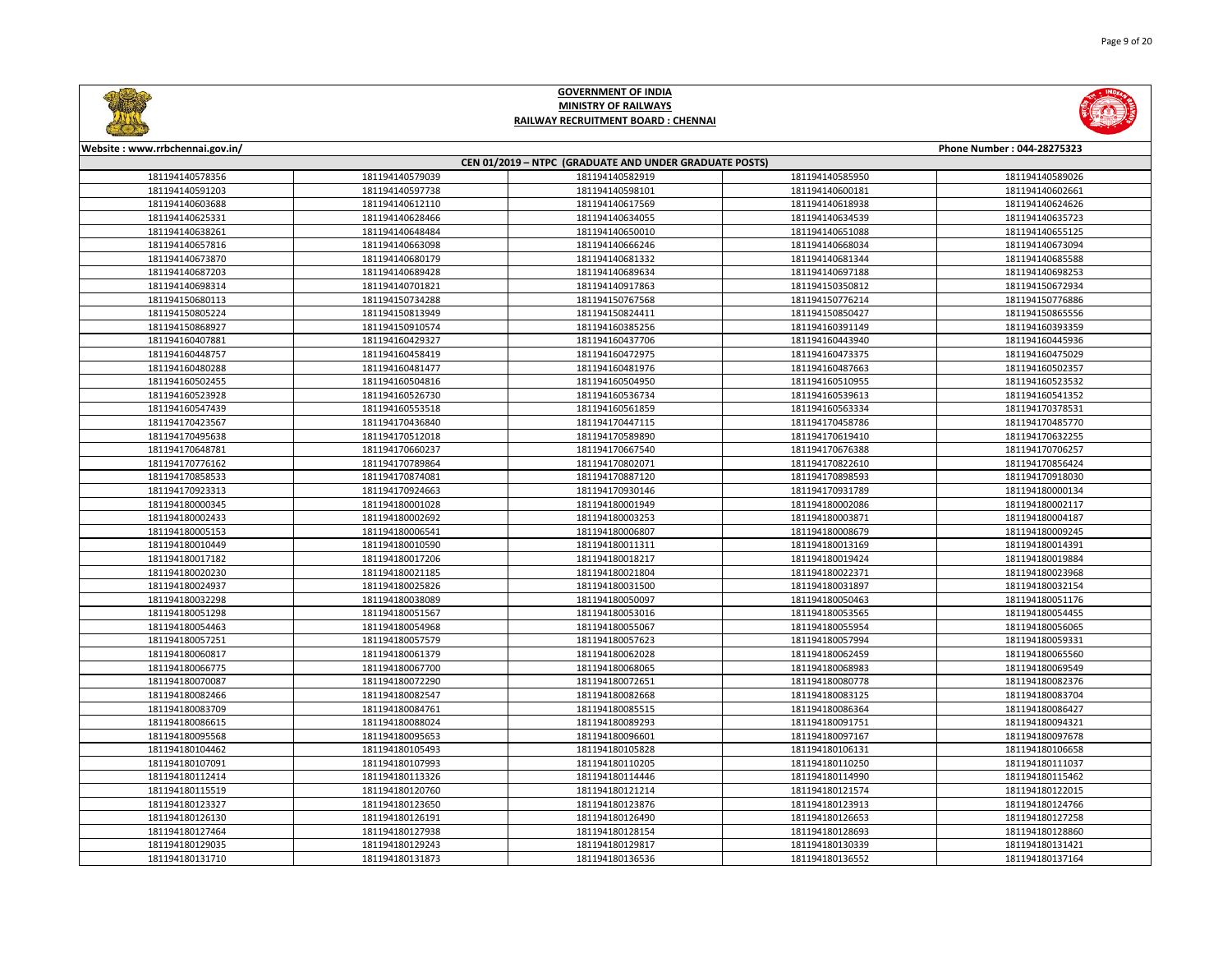

|                 | CEN 01/2019 - NTPC (GRADUATE AND UNDER GRADUATE POSTS) |                 |                 |                 |  |  |
|-----------------|--------------------------------------------------------|-----------------|-----------------|-----------------|--|--|
| 181194180137932 | 181194180138923                                        | 181194180139644 | 181194180140460 | 181194180140642 |  |  |
| 181194180141933 | 181194180143298                                        | 181194180144270 | 181194180145191 | 181194180145691 |  |  |
| 181194180145983 | 181194180146226                                        | 181194180158296 | 181194180159608 | 181194180196893 |  |  |
| 181194180197807 | 181194180199160                                        | 181194180200622 | 181194180201954 | 181194180202964 |  |  |
| 181194180204126 | 181194180206272                                        | 181194180207492 | 181194180208426 | 181194180210593 |  |  |
| 181194180210604 | 181194180212524                                        | 181194180212670 | 181194180213408 | 181194180213516 |  |  |
| 181194180213856 | 181194180214789                                        | 181194180214926 | 181194180216374 | 181194180217916 |  |  |
| 181194180224206 | 181194180224292                                        | 181194180225433 | 181194180225538 | 181194180226582 |  |  |
| 181194180230466 | 181194180230678                                        | 181194180232294 | 181194180233443 | 181194180233928 |  |  |
| 181194180236017 | 181194180240167                                        | 181194180240429 | 181194180240435 | 181194180241003 |  |  |
| 181194180241071 | 181194180241515                                        | 181194180241538 | 181194180242102 | 181194180242246 |  |  |
| 181194180242592 | 181194180243200                                        | 181194180243547 | 181194180243836 | 181194180244238 |  |  |
| 181194180244822 | 181194180246196                                        | 181194180246706 | 181194180246991 | 181194180247007 |  |  |
| 181194180247357 | 181194180248054                                        | 181194180248521 | 181194180249517 | 181194180253746 |  |  |
| 181194180256205 | 181194180257906                                        | 181194180258683 | 181194180258972 | 181194180259070 |  |  |
| 181194180260119 | 181194180261484                                        | 181194180262426 | 181194180262438 | 181194180262765 |  |  |
| 181194180263300 | 181194180263500                                        | 181194180263781 | 181194180264348 | 181194180264451 |  |  |
| 181194180264829 | 181194180267928                                        | 181194180268040 | 181194180272599 | 181194180273569 |  |  |
| 181194180273930 | 181194180274322                                        | 181194180274838 | 181194180275387 | 181194180275506 |  |  |
| 181194180276176 | 181194180277795                                        | 181194180278455 | 181194180278723 | 181194180280716 |  |  |
| 181194180283187 | 181194180283217                                        | 181194180284470 | 181194180288811 | 181194180289629 |  |  |
| 181194180291729 | 181194180292125                                        | 181194180292474 | 181194180294041 | 181194180294215 |  |  |
| 181194180294437 | 181194180295300                                        | 181194180296651 | 181194180299684 | 181194180299850 |  |  |
| 181194180302725 | 181194180304135                                        | 181194180306113 | 181194180306114 | 181194180306998 |  |  |
| 181194180308314 | 181194180311603                                        | 181194180312708 | 181194180313045 | 181194180313422 |  |  |
| 181194180314286 | 181194180314691                                        | 181194180314947 | 181194180315853 | 181194180316629 |  |  |
| 181194180318211 | 181194180318600                                        | 181194180318760 | 181194180319193 | 181194180321964 |  |  |
| 181194180321998 | 181194180325990                                        | 181194180326157 | 181194180326211 | 181194180326271 |  |  |
| 181194180326334 | 181194180326377                                        | 181194180327426 | 181194180327684 | 181194180327731 |  |  |
| 181194180328347 | 181194180329994                                        | 181194180330106 | 181194180331358 | 181194180333413 |  |  |
| 181194180356918 | 181194180362617                                        | 181194180362683 | 181194180362814 | 181194180367178 |  |  |
| 181194180367275 | 181194180369511                                        | 181194180369690 | 181194180373039 | 181194180373179 |  |  |
| 181194180374357 | 181194180374567                                        | 181194180375228 | 181194180380049 | 181194180380820 |  |  |
| 181194180381005 | 181194180381177                                        | 181194180382153 | 181194180382499 | 181194180382514 |  |  |
| 181194180386776 | 181194180387842                                        | 181194180388005 | 181194180392126 | 181194180392421 |  |  |
| 181194180392522 | 181194180393627                                        | 181194180395071 | 181194180397501 | 181194180401747 |  |  |
| 181194180403439 | 181194180403749                                        | 181194180404223 | 181194180404453 | 181194180404924 |  |  |
| 181194180409790 | 181194180410971                                        | 181194180411678 | 181194180414957 | 181194180417728 |  |  |
| 181194180418095 | 181194180419215                                        | 181194180420829 | 181194180422768 | 181194180424330 |  |  |
| 181194180426947 | 181194180430480                                        | 181194180431214 | 181194180432380 | 181194180432387 |  |  |
| 181194180433811 | 181194180443088                                        | 181194180446933 | 181194180447601 | 181194180450235 |  |  |
| 181194180453472 | 181194180458325                                        | 181194180461921 | 181194180462595 | 181194180466934 |  |  |
| 181194180470058 | 181194180470727                                        | 181194180476277 | 181194180476336 | 181194180479072 |  |  |
| 181194180479669 | 181194180483330                                        | 181194180484702 | 181194180489295 | 181194180489948 |  |  |
| 181194180492255 | 181194180492820                                        | 181194180493154 | 181194180494305 | 181194180494697 |  |  |
| 181194180495571 | 181194180496446                                        | 181194180498041 | 181194180498393 | 181194180499586 |  |  |
| 181194180502954 | 181194180503344                                        | 181194180503472 | 181194180505665 | 181194180514492 |  |  |
| 181194180515495 | 181194180515952                                        | 181194180516168 | 181194180516662 | 181194180518124 |  |  |
| 181194180518936 | 181194180522537                                        | 181194180525628 | 181194180528926 | 181194180530748 |  |  |
| 181194180531528 | 181194180532369                                        | 181194180533886 | 181194180536835 | 181194180538179 |  |  |
| 181194180539074 | 181194180541418                                        | 181194180541624 | 181194180543896 | 181194180549349 |  |  |

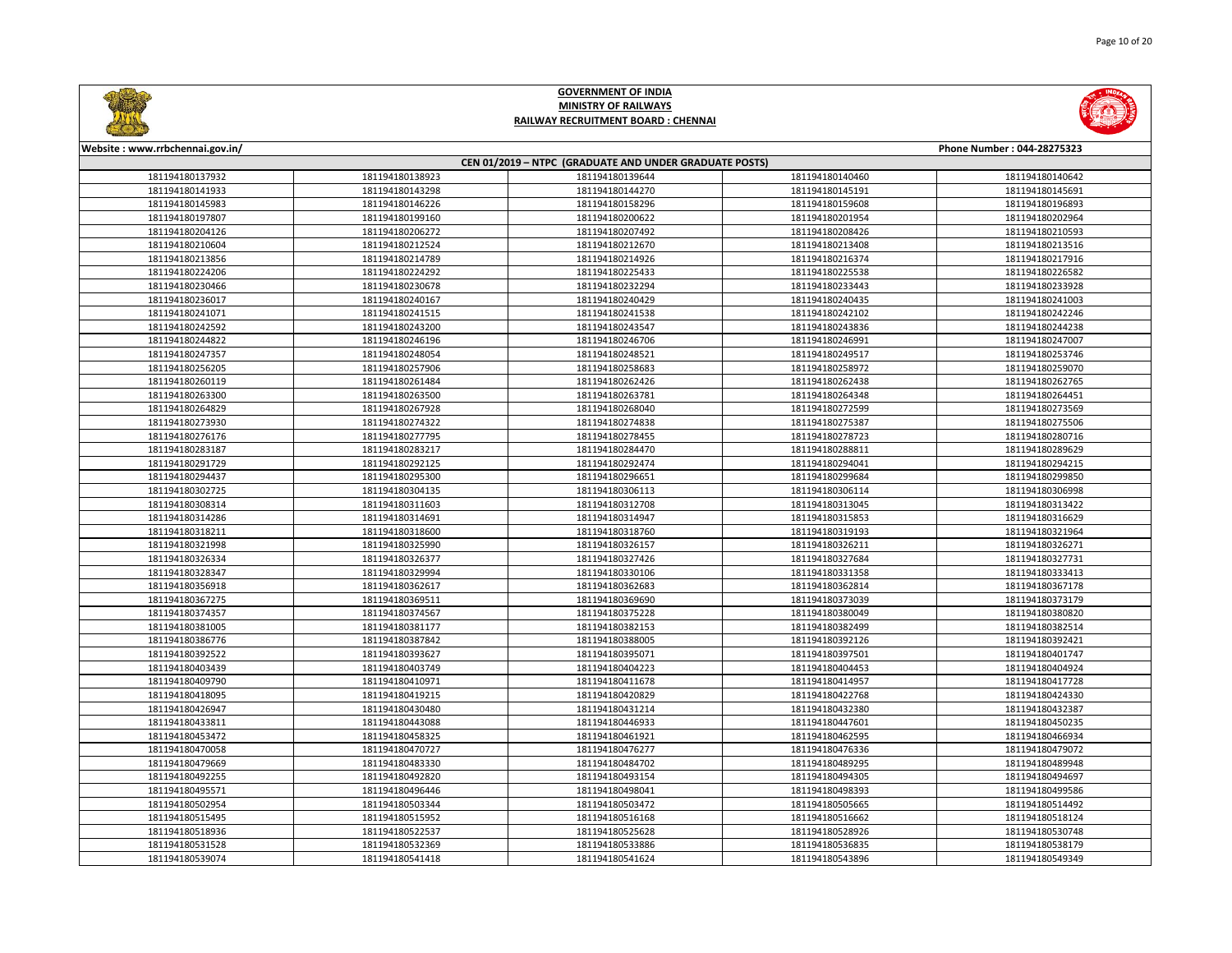

|                 | CEN 01/2019 - NTPC (GRADUATE AND UNDER GRADUATE POSTS) |                 |                 |                 |  |  |
|-----------------|--------------------------------------------------------|-----------------|-----------------|-----------------|--|--|
| 181194180551069 | 181194180551617                                        | 181194180552269 | 181194180553040 | 181194180554994 |  |  |
| 181194180555565 | 181194180556422                                        | 181194180556926 | 181194180557778 | 181194180558138 |  |  |
| 181194180558960 | 181194180559680                                        | 181194180562868 | 181194180563739 | 181194180563801 |  |  |
| 181194180564261 | 181194180567605                                        | 181194180570098 | 181194180584863 | 181194180586352 |  |  |
| 181194180586525 | 181194180589601                                        | 181194180590450 | 181194180593111 | 181194180596907 |  |  |
| 181194180598598 | 181194180599423                                        | 181194180604694 | 181194180605522 | 181194180614399 |  |  |
| 181194180614599 | 181194180619639                                        | 181194180623936 | 181194180634876 | 181194180639178 |  |  |
| 181194180640615 | 181194180657695                                        | 181194180657804 | 181194180659131 | 181194180659576 |  |  |
| 181194180663654 | 181194180666815                                        | 181194180667213 | 181194180668105 | 181194180668135 |  |  |
| 181194180669126 | 181194180669783                                        | 181194180670110 | 181194180673327 | 181194180673569 |  |  |
| 181194180674604 | 181194180676954                                        | 181194180683559 | 181194180684464 | 181194180689259 |  |  |
| 181194180691344 | 181194180694663                                        | 181194180698147 | 181194180698361 | 181194180701205 |  |  |
| 181194180705289 | 181194180709675                                        | 181194180713387 | 181194180721889 | 181194180730913 |  |  |
| 181194180745058 | 181194180747428                                        | 181194180747791 | 181194180749735 | 181194180753267 |  |  |
| 181194180766747 | 181194180768084                                        | 181194180775233 | 181194180778293 | 181194180780403 |  |  |
| 181194180781279 | 181194180782201                                        | 181194180783088 | 181194180783426 | 181194180785795 |  |  |
| 181194180786021 | 181194180786438                                        | 181194180787841 | 181194180788141 | 181194180790857 |  |  |
| 181194180797563 | 181194180804064                                        | 181194180809716 | 181194180813178 | 181194180814082 |  |  |
| 181194180819566 | 181194180820573                                        | 181194180827032 | 181194180830993 | 181194180832671 |  |  |
| 181194180834896 | 181194180837264                                        | 181194180837374 | 181194180839079 | 181194180840386 |  |  |
| 181194180843363 | 181194180844092                                        | 181194180849020 | 181194180850465 | 181194180853423 |  |  |
| 181194180855181 | 181194180857364                                        | 181194180857759 | 181194180861550 | 181194180862457 |  |  |
| 181194180862471 | 181194180866016                                        | 181194180870301 | 181194180874732 | 181194180880644 |  |  |
| 181194180880772 | 181194180883592                                        | 181194180884695 | 181194180885639 | 181194180889266 |  |  |
| 181194180889670 | 181194180890550                                        | 181194180893729 | 181194180895064 | 181194180895957 |  |  |
| 181194180896002 | 181194180896112                                        | 181194180898329 | 181194180901487 | 181194180905998 |  |  |
| 181194180910560 | 181194180913887                                        | 181194180920433 | 181194180924632 | 181194180925126 |  |  |
| 181194180925523 | 181194190154570                                        | 181194190155487 | 181194190155913 | 181194190156729 |  |  |
| 181194190156738 | 181194190157124                                        | 181194190157567 | 181194190158550 | 181194190162218 |  |  |
| 181194190162885 | 181194190164044                                        | 181194190164842 | 181194190165600 | 181194190167664 |  |  |
| 181194190168921 | 181194190171252                                        | 181194190172235 | 181194190172837 | 181194190173200 |  |  |
| 181194190173532 | 181194190173909                                        | 181194190174656 | 181194190175558 | 181194190183433 |  |  |
| 181194190184677 | 181194190185051                                        | 181194190185198 | 181194190185803 | 181194190188815 |  |  |
| 181194190196436 | 181194190202759                                        | 181194190222116 | 181194190226026 | 181194190231834 |  |  |
| 181194190240750 | 181194190265222                                        | 181194190272558 | 181194190274566 | 181194190277215 |  |  |
| 181194190281780 | 181194190282866                                        | 181194190291169 | 181194190297047 | 181194190297856 |  |  |
| 181194190303838 | 181194190304622                                        | 181194190311937 | 181194190313515 | 181194190322521 |  |  |
| 181194190324103 | 181194190330100                                        | 181194190337046 | 181194190338619 | 181194190344016 |  |  |
| 181194190344353 | 181194190344605                                        | 181194190345783 | 181194190346832 | 181194190349940 |  |  |
| 181194190350750 | 181194190351010                                        | 181194190351356 | 181194190352697 | 181194190353449 |  |  |
| 181194190353982 | 181194190354076                                        | 181194190354278 | 181194190354505 | 181194190447770 |  |  |
| 181194190649009 | 181194190649021                                        | 181194190653282 | 181194190677512 | 181194190704831 |  |  |
| 181194190717724 | 181194190742686                                        | 181194190762103 | 181194190764692 | 181194190810641 |  |  |
| 181194190815654 | 181194190840232                                        | 181194190856211 | 181194190898862 | 181194190906122 |  |  |
| 181194190909525 | 181194190912334                                        | 181194190912335 | 181194190922460 | 181194190924384 |  |  |
| 181194190932344 | 181194220040225                                        | 181194220042547 | 181194220044271 | 181194220047531 |  |  |
| 181194220060568 | 181194220075919                                        | 181194220076622 | 181194220090094 | 181194220102236 |  |  |
| 181194220117529 | 181194220118346                                        | 181194220119762 | 181194220134703 | 181194220135411 |  |  |
| 181194220149502 | 181194220149901                                        | 181194220150913 | 181194220206886 | 181194220348942 |  |  |
| 181194220364803 | 181194220392969                                        | 181194220882853 | 181194220883277 | 181194220889056 |  |  |
| 181194220900252 | 181194220902043                                        | 181194220902612 | 181194220902648 | 181194220904551 |  |  |

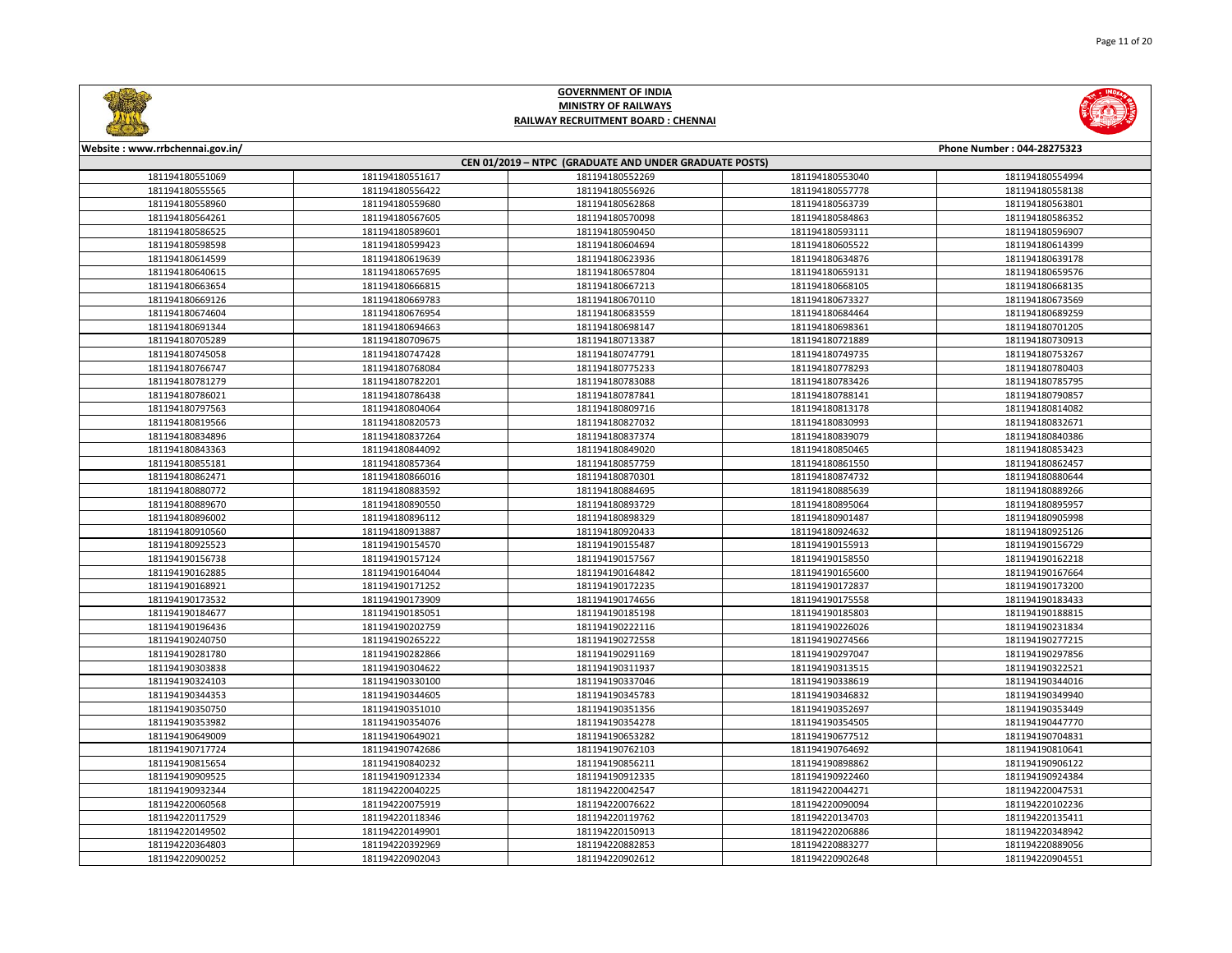

| CEN 01/2019 - NTPC (GRADUATE AND UNDER GRADUATE POSTS) |                 |                 |                 |                 |
|--------------------------------------------------------|-----------------|-----------------|-----------------|-----------------|
| 181194220904812                                        | 181194220904834 | 181194220906366 | 181194220906620 | 181194220906646 |
| 181194220910036                                        | 181194220910257 | 181194220910545 | 181194220910582 | 181194220913139 |
| 181194220913200                                        | 181194220914070 | 181194220914084 | 181194220916356 | 181194220917344 |
| 181194220919828                                        | 181194220919888 | 181194220920709 | 181194220921555 | 181194220922915 |
| 181194220923563                                        | 181194220923744 | 181194220924800 | 181194220924896 | 181194220925232 |
| 181194220926214                                        | 181194220926507 | 181194220927344 | 181194220930637 | 181194220932040 |
| 181194220932400                                        | 181194230153051 | 181194230159660 | 181194230161113 | 181194230162540 |
| 181194230163680                                        | 181194230164353 | 181194230166812 | 181194230167762 | 181194230172648 |
| 181194230185630                                        | 181194230205987 | 181194230270275 | 181194230281947 | 181194230283694 |
| 181194230309687                                        | 181194230322545 | 181194230341318 | 181194230341769 | 181194230351170 |
| 181194230351307                                        | 181194230706270 | 181194230723425 | 181194230730520 | 181194230733308 |
| 181194230734086                                        | 181194230744429 | 181194230758470 | 181194230769944 | 181194230774401 |
| 181194230799445                                        | 181194230800219 | 181194230828540 | 181194230835173 | 181194230847834 |
| 181194230848943                                        | 181194230855860 | 181194230910044 | 181194230923615 | 181194240034852 |
| 181194240679596                                        | 181194240679626 | 181194240679671 | 181194240679680 | 181194240679684 |
| 181194240679700                                        | 181194240679758 | 181194250039455 | 181194250041342 | 181194250044831 |
| 181194250076949                                        | 181194250117081 | 181194250117425 | 181194250148982 | 181194250150387 |
| 181194250152690                                        | 181194250154348 | 181194250155928 | 181194250156489 | 181194250160384 |
| 181194250161920                                        | 181194250162089 | 181194250166505 | 181194250167400 | 181194250169190 |
| 181194250171748                                        | 181194250177257 | 181194250178219 | 181194250178292 | 181194250183195 |
| 181194250185453                                        | 181194250217284 | 181194250230387 | 181194250236181 | 181194250276007 |
| 181194250280681                                        | 181194250280985 | 181194250286205 | 181194250312015 | 181194250320609 |
| 181194250323741                                        | 181194250327624 | 181194250331342 | 181194250335074 | 181194250336980 |
| 181194250338932                                        | 181194250343190 | 181194250348077 | 181194250349105 | 181194250351334 |
| 181194250352551                                        | 181194250352806 | 181194250885954 | 181194250896571 | 181194250898867 |
| 181194250903136                                        | 181194250905873 | 181194250910265 | 181194250911081 | 181194250912630 |
| 181194250917168                                        | 181194260074511 | 181194260152534 | 181194260152563 | 181194260152949 |
| 181194260153049                                        | 181194260153057 | 181194260153210 | 181194260153263 | 181194260153393 |
| 181194260153469                                        | 181194260153542 | 181194260153580 | 181194260153586 | 181194260153883 |
| 181194260154145                                        | 181194260154228 | 181194260154393 | 181194260154425 | 181194260155142 |
| 181194260155198                                        | 181194260155473 | 181194260155486 | 181194260155583 | 181194260155704 |
| 181194260155936                                        | 181194260156150 | 181194260156506 | 181194260156677 | 181194260156841 |
| 181194260156891                                        | 181194260156997 | 181194260157059 | 181194260157070 | 181194260157178 |
| 181194260157286                                        | 181194260157420 | 181194260157718 | 181194260157827 | 181194260157858 |
| 181194260158053                                        | 181194260159178 | 181194260159479 | 181194260159480 | 181194260159504 |
| 181194260159607                                        | 181194260159705 | 181194260159790 | 181194260159792 | 181194260160036 |
| 181194260160319                                        | 181194260160538 | 181194260160738 | 181194260160756 | 181194260161010 |
| 181194260161326                                        | 181194260161449 | 181194260161521 | 181194260161641 | 181194260161672 |
| 181194260161747                                        | 181194260161770 | 181194260161963 | 181194260162298 | 181194260162323 |
| 181194260162575                                        | 181194260162900 | 181194260162903 | 181194260162980 | 181194260163159 |
| 181194260163563                                        | 181194260163617 | 181194260163881 | 181194260164157 | 181194260164232 |
| 181194260164298                                        | 181194260164389 | 181194260164653 | 181194260164705 | 181194260164736 |
| 181194260164755                                        | 181194260164861 | 181194260165153 | 181194260165487 | 181194260165788 |
| 181194260165874                                        | 181194260166500 | 181194260166544 | 181194260166718 | 181194260166861 |
| 181194260166862                                        | 181194260167295 | 181194260167426 | 181194260167935 | 181194260168081 |
| 181194260168703                                        | 181194260168726 | 181194260169038 | 181194260169456 | 181194260169800 |
| 181194260170219                                        | 181194260170287 | 181194260170771 | 181194260170896 | 181194260172391 |
| 181194260172549                                        | 181194260172696 | 181194260172737 | 181194260173032 | 181194260173361 |
| 181194260173478                                        | 181194260173562 | 181194260174241 | 181194260174766 | 181194260174843 |
| 181194260174885                                        | 181194260175156 | 181194260175431 | 181194260175515 | 181194260176394 |
| 181194260176715                                        | 181194260177163 | 181194260177315 | 181194260177576 | 181194260177715 |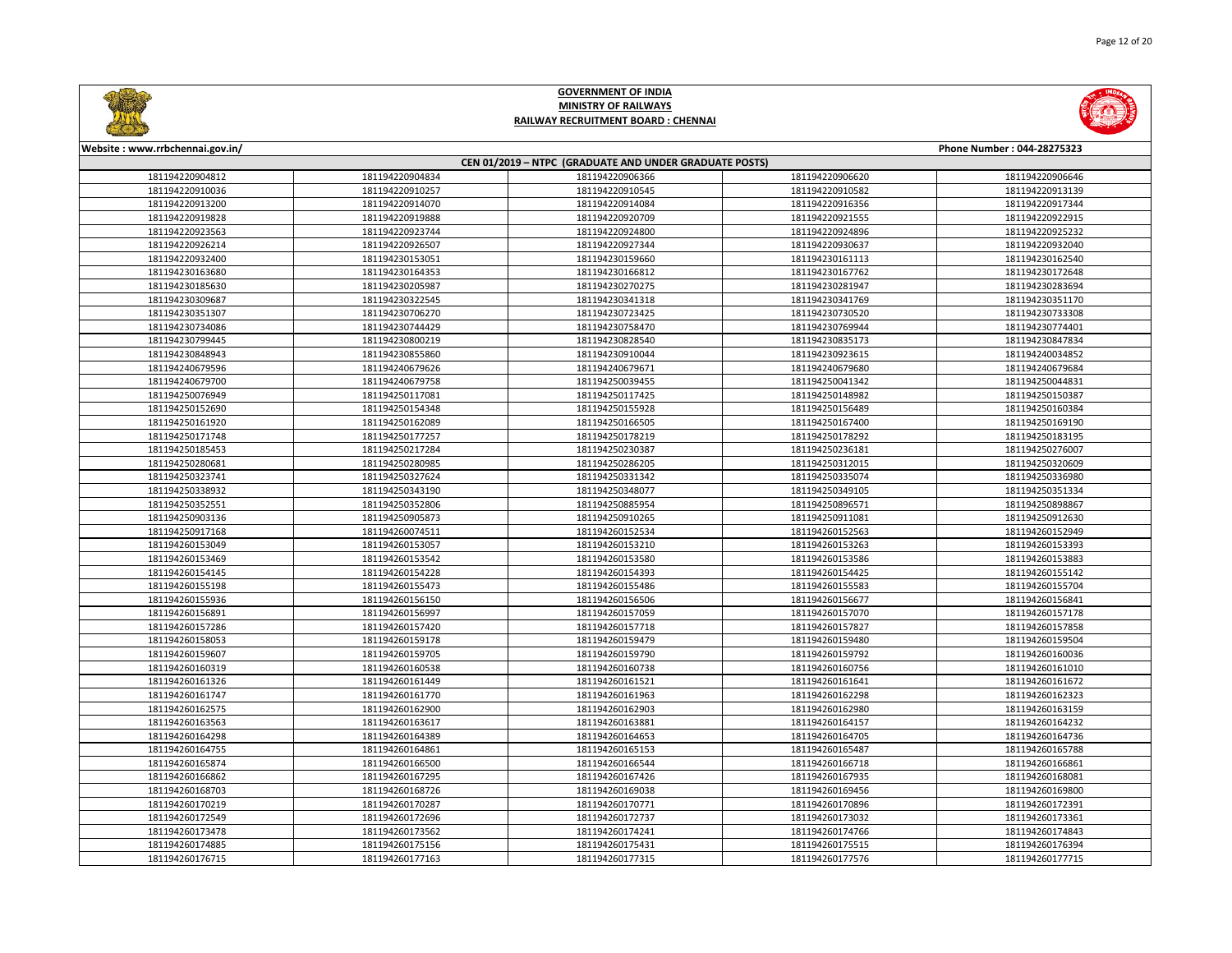

| CEN 01/2019 - NTPC (GRADUATE AND UNDER GRADUATE POSTS) |                 |                 |                 |                 |  |
|--------------------------------------------------------|-----------------|-----------------|-----------------|-----------------|--|
| 181194260178036                                        | 181194260178083 | 181194260178950 | 181194260179182 | 181194260179227 |  |
| 181194260179539                                        | 181194260180323 | 181194260180427 | 181194260180559 | 181194260180666 |  |
| 181194260180721                                        | 181194260181173 | 181194260181238 | 181194260181291 | 181194260181535 |  |
| 181194260181623                                        | 181194260181945 | 181194260182504 | 181194260182517 | 181194260183148 |  |
| 181194260183328                                        | 181194260183355 | 181194260183641 | 181194260183857 | 181194260183911 |  |
| 181194260183939                                        | 181194260184242 | 181194260185164 | 181194260185438 | 181194260185830 |  |
| 181194260187656                                        | 181194260191233 | 181194260195327 | 181194260202158 | 181194260202421 |  |
| 181194260202506                                        | 181194260203734 | 181194260204599 | 181194260205086 | 181194260205107 |  |
| 181194260205126                                        | 181194260205327 | 181194260205966 | 181194260206127 | 181194260206687 |  |
| 181194260206744                                        | 181194260207062 | 181194260210676 | 181194260212431 | 181194260216083 |  |
| 181194260220329                                        | 181194260224502 | 181194260224871 | 181194260225099 | 181194260226134 |  |
| 181194260226984                                        | 181194260231075 | 181194260236178 | 181194260240004 | 181194260241475 |  |
| 181194260243482                                        | 181194260253068 | 181194260253994 | 181194260257139 | 181194260260048 |  |
| 181194260264537                                        | 181194260266556 | 181194260267383 | 181194260267999 | 181194260268958 |  |
| 181194260269029                                        | 181194260269146 | 181194260270582 | 181194260271295 | 181194260275079 |  |
| 181194260275289                                        | 181194260279787 | 181194260282212 | 181194260282384 | 181194260282432 |  |
| 181194260282654                                        | 181194260282743 | 181194260285910 | 181194260286993 | 181194260288738 |  |
| 181194260288945                                        | 181194260289621 | 181194260291459 | 181194260293486 | 181194260293903 |  |
| 181194260295223                                        | 181194260295999 | 181194260297779 | 181194260298916 | 181194260299315 |  |
| 181194260299644                                        | 181194260300904 | 181194260301567 | 181194260301679 | 181194260302048 |  |
| 181194260302625                                        | 181194260302745 | 181194260303673 | 181194260304457 | 181194260304624 |  |
| 181194260304741                                        | 181194260305457 | 181194260305640 | 181194260307190 | 181194260308097 |  |
| 181194260309609                                        | 181194260309629 | 181194260311168 | 181194260313243 | 181194260315755 |  |
| 181194260316433                                        | 181194260316467 | 181194260316811 | 181194260318135 | 181194260319487 |  |
| 181194260320482                                        | 181194260320703 | 181194260321035 | 181194260321612 | 181194260321935 |  |
| 181194260324173                                        | 181194260324785 | 181194260324908 | 181194260328173 | 181194260328396 |  |
| 181194260329355                                        | 181194260329612 | 181194260329907 | 181194260331146 | 181194260333273 |  |
| 181194260333555                                        | 181194260333745 | 181194260334287 | 181194260334567 | 181194260336198 |  |
| 181194260336984                                        | 181194260337037 | 181194260337115 | 181194260337149 | 181194260337312 |  |
| 181194260337533                                        | 181194260338225 | 181194260338311 | 181194260338405 | 181194260338444 |  |
| 181194260338446                                        | 181194260338586 | 181194260338599 | 181194260339914 | 181194260340058 |  |
| 181194260340137                                        | 181194260340184 | 181194260340341 | 181194260340418 | 181194260340979 |  |
| 181194260341050                                        | 181194260341633 | 181194260342043 | 181194260342116 | 181194260342607 |  |
| 181194260343160                                        | 181194260343196 | 181194260343798 | 181194260344198 | 181194260344258 |  |
| 181194260344405                                        | 181194260344778 | 181194260345983 | 181194260346179 | 181194260346647 |  |
| 181194260346696                                        | 181194260347149 | 181194260347152 | 181194260347420 | 181194260347842 |  |
| 181194260348610                                        | 181194260348756 | 181194260348964 | 181194260349060 | 181194260349966 |  |
| 181194260350232                                        | 181194260350390 | 181194260350578 | 181194260350638 | 181194260350808 |  |
| 181194260351098                                        | 181194260351140 | 181194260351191 | 181194260351927 | 181194260352499 |  |
| 181194260352606                                        | 181194260352841 | 181194260352933 | 181194260353305 | 181194260353363 |  |
| 181194260353463                                        | 181194260353469 | 181194260353535 | 181194260353695 | 181194260353709 |  |
| 181194260354008                                        | 181194260354233 | 181194260487885 | 181194260494468 | 181194260743257 |  |
| 181194260763299                                        | 181194260770918 | 181194260787138 | 181194260797007 | 181194260854242 |  |
| 181194260860437                                        | 181194260894463 | 181194260894763 | 181194260897592 | 181194260897776 |  |
| 181194260899454                                        | 181194260899471 | 181194260903393 | 181194260905901 | 181194260909080 |  |
| 181194260913057                                        | 181194260913569 | 181194260916529 | 181194260917353 | 181194260919832 |  |
| 181194260921595                                        | 181194260922095 | 181194260923740 | 181194260924028 | 181194260926460 |  |
| 181194260927396                                        | 181194260927798 | 181194260930104 | 181194260930290 | 181194270024116 |  |
| 181194270027269                                        | 181194270034168 | 181194270039581 | 181194270040185 | 181194270040427 |  |
| 181194270041133                                        | 181194270043156 | 181194270044300 | 181194270045229 | 181194270045746 |  |
| 181194270046648                                        | 181194270060732 | 181194270066427 | 181194270069216 | 181194270072722 |  |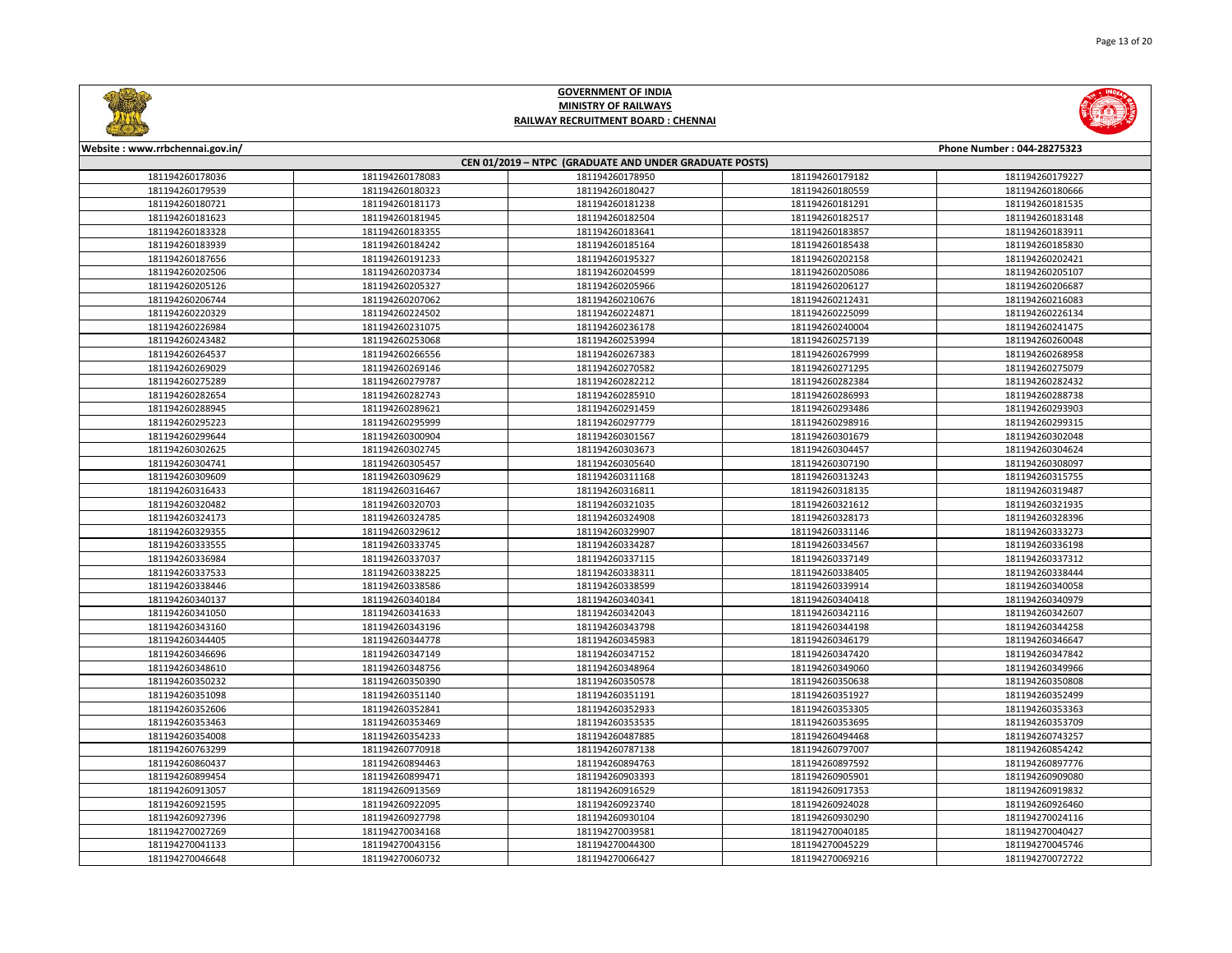

Page 14 of 20

# **GOVERNMENT OF INDIA MINISTRY OF RAILWAYS RAILWAY RECRUITMENT BOARD : CHENNAI**

| CEN 01/2019 - NTPC (GRADUATE AND UNDER GRADUATE POSTS) |                 |                 |                 |                 |  |
|--------------------------------------------------------|-----------------|-----------------|-----------------|-----------------|--|
| 181194270072731                                        | 181194270074129 | 181194270074177 | 181194270074391 | 181194270074551 |  |
| 181194270075133                                        | 181194270075526 | 181194270075926 | 181194270076269 | 181194270076400 |  |
| 181194270076599                                        | 181194270077080 | 181194270093744 | 181194270094132 | 181194270096185 |  |
| 181194270097796                                        | 181194270098567 | 181194270099993 | 181194270101390 | 181194270102150 |  |
| 181194270102205                                        | 181194270102687 | 181194270110933 | 181194270111245 | 181194270111418 |  |
| 181194270125303                                        | 181194270129412 | 181194270134037 | 181194270135597 | 181194270136391 |  |
| 181194270146113                                        | 181194270149828 | 181194270151172 | 181194270151448 | 181194270158875 |  |
| 181194270179236                                        | 181194270183382 | 181194270186634 | 181194270193054 | 181194270201974 |  |
| 181194270206495                                        | 181194270207356 | 181194270218167 | 181194270220111 | 181194270220567 |  |
| 181194270228141                                        | 181194270230318 | 181194270230401 | 181194270230729 | 181194270231878 |  |
| 181194270234536                                        | 181194270246760 | 181194270260945 | 181194270265477 | 181194270266284 |  |
| 181194270266368                                        | 181194270268286 | 181194270271191 | 181194270274496 | 181194270275809 |  |
| 181194270279413                                        | 181194270293914 | 181194270295343 | 181194270301535 | 181194270309402 |  |
| 181194270312692                                        | 181194270322696 | 181194270322923 | 181194270334802 | 181194270340242 |  |
| 181194270342253                                        | 181194270344497 | 181194270344868 | 181194270345210 | 181194270348070 |  |
| 181194270349263                                        | 181194270350449 | 181194270352278 | 181194270353247 | 181194270353445 |  |
| 181194270353652                                        | 181194270489464 | 181194270900992 | 181194270907524 | 181194270909884 |  |
| 181194270927523                                        | 181194270928832 | 181194280027292 | 181194280030026 | 181194280035453 |  |
| 181194280035994                                        | 181194280039485 | 181194280039500 | 181194280040436 | 181194280040562 |  |
| 181194280041134                                        | 181194280041192 | 181194280041692 | 181194280042088 | 181194280042340 |  |
| 181194280042386                                        | 181194280042696 | 181194280043585 | 181194280043755 | 181194280043786 |  |
| 181194280043825                                        | 181194280043880 | 181194280044049 | 181194280044249 | 181194280044293 |  |
| 181194280044309                                        | 181194280044340 | 181194280044523 | 181194280045041 | 181194280045429 |  |
| 181194280045546                                        | 181194280046723 | 181194280046849 | 181194280049030 | 181194280070243 |  |
| 181194280071703                                        | 181194280072919 | 181194280073089 | 181194280073522 | 181194280073819 |  |
| 181194280074414                                        | 181194280074515 | 181194280074711 | 181194280075473 | 181194280076874 |  |
| 181194280077583                                        | 181194280097904 | 181194280099203 | 181194280100368 | 181194280100391 |  |
| 181194280100438                                        | 181194280100722 | 181194280101060 | 181194280101239 | 181194280102873 |  |
| 181194280106844                                        | 181194280117206 | 181194280119073 | 181194280119108 | 181194280120524 |  |
| 181194280125205                                        | 181194280134031 | 181194280134159 | 181194280134596 | 181194280134616 |  |
| 181194280134906                                        | 181194280135154 | 181194280135644 | 181194280136217 | 181194280136223 |  |
| 181194280149625                                        | 181194280150119 | 181194280189978 | 181194280191443 | 181194280195894 |  |
| 181194280196767                                        | 181194280196971 | 181194280198718 | 181194280200441 | 181194280200477 |  |
| 181194280200877                                        | 181194280216851 | 181194280219285 | 181194280222462 | 181194280225679 |  |
| 181194280228991                                        | 181194280234892 | 181194280242906 | 181194280260535 | 181194280281767 |  |
| 181194280288643                                        | 181194280289613 | 181194280294872 | 181194280300284 | 181194280304464 |  |
| 181194280309501                                        | 181194280314441 | 181194280318294 | 181194280331369 | 181194280362568 |  |
| 181194280365665                                        | 181194280415169 | 181194280431674 | 181194280450909 | 181194280470641 |  |
| 181194280502358                                        | 181194280551551 | 181194280562507 | 181194280572202 | 181194280576047 |  |
| 181194280583815                                        | 181194280596533 | 181194280603056 | 181194280611215 | 181194280613933 |  |
| 181194280645417                                        | 181194280647877 | 181194280650990 | 181194280653752 | 181194280654848 |  |
| 181194280655098                                        | 181194280659583 | 181194280661206 | 181194280669219 | 181194280682579 |  |
| 181194280684677                                        | 181194280689778 | 181194280707909 | 181194280708520 | 181194280708588 |  |
| 181194280719914                                        | 181194280720938 | 181194280734678 | 181194280742798 | 181194280756100 |  |
| 181194280767007                                        | 181194280768782 | 181194280772364 | 181194280772889 | 181194280772925 |  |
| 181194280777583                                        | 181194280780956 | 181194280784057 | 181194280785342 | 181194280789064 |  |
| 181194280800545                                        | 181194280817231 | 181194280818206 | 181194280819047 | 181194280821779 |  |
| 181194280821871                                        | 181194280823155 | 181194280826010 | 181194280826227 | 181194280831085 |  |
| 181194280832328                                        | 181194280832376 | 181194280832460 | 181194280840578 | 181194280849013 |  |
| 181194280849058                                        | 181194280858779 | 181194280860654 | 181194280865809 | 181194280867817 |  |
| 181194290000031                                        | 181194290000433 | 181194290001716 | 181194290002713 | 181194290004147 |  |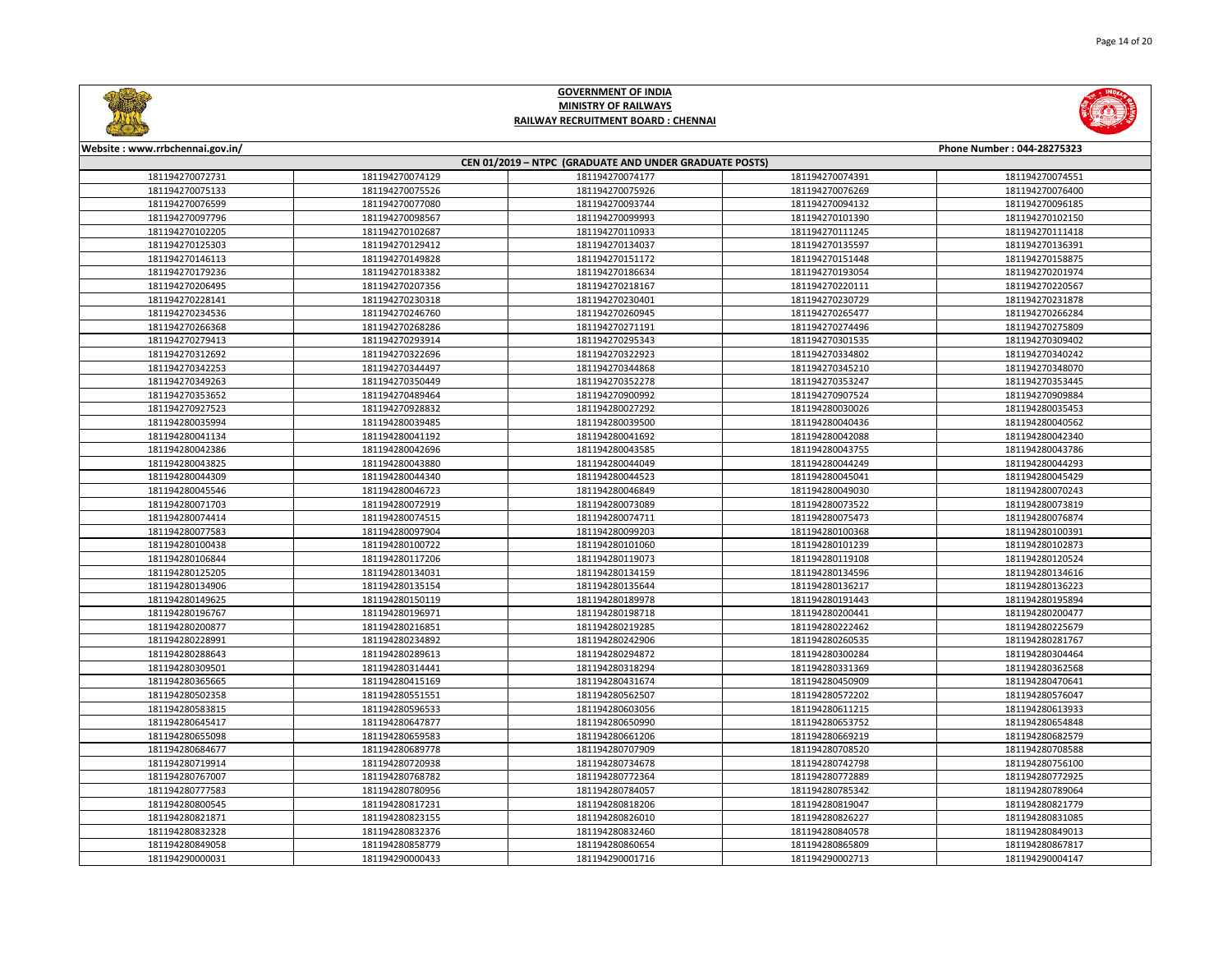

| CEN 01/2019 - NTPC (GRADUATE AND UNDER GRADUATE POSTS) |                 |                 |                 |                 |  |
|--------------------------------------------------------|-----------------|-----------------|-----------------|-----------------|--|
| 181194290004400                                        | 181194290007179 | 181194290008257 | 181194290008672 | 181194290008917 |  |
| 181194290009355                                        | 181194290010171 | 181194290014923 | 181194290015542 | 181194290015581 |  |
| 181194290015661                                        | 181194290016794 | 181194290019567 | 181194290019858 | 181194290019955 |  |
| 181194290020055                                        | 181194290020543 | 181194290022237 | 181194290023920 | 181194290025407 |  |
| 181194290027285                                        | 181194290028434 | 181194290029046 | 181194290030191 | 181194290031294 |  |
| 181194290032858                                        | 181194290033556 | 181194290034601 | 181194290034609 | 181194290034746 |  |
| 181194290036185                                        | 181194290036533 | 181194290039628 | 181194290039877 | 181194290040276 |  |
| 181194290041083                                        | 181194290050268 | 181194290052566 | 181194290053371 | 181194290054348 |  |
| 181194290054504                                        | 181194290054599 | 181194290056787 | 181194290057027 | 181194290057531 |  |
| 181194290058497                                        | 181194290060833 | 181194290061121 | 181194290062534 | 181194290063824 |  |
| 181194290063974                                        | 181194290064064 | 181194290064918 | 181194290065685 | 181194290067487 |  |
| 181194290067692                                        | 181194290067699 | 181194290067739 | 181194290068619 | 181194290070186 |  |
| 181194290070705                                        | 181194290071331 | 181194290072617 | 181194290081743 | 181194290090471 |  |
| 181194290091137                                        | 181194290092885 | 181194290093678 | 181194290093955 | 181194290094343 |  |
| 181194290095339                                        | 181194290095666 | 181194290096100 | 181194290096103 | 181194290096170 |  |
| 181194290096745                                        | 181194290096783 | 181194290097748 | 181194290098766 | 181194290105892 |  |
| 181194290106673                                        | 181194290107611 | 181194290108435 | 181194290111694 | 181194290113702 |  |
| 181194290114381                                        | 181194290114884 | 181194290115403 | 181194290116035 | 181194290116740 |  |
| 181194290121835                                        | 181194290122233 | 181194290123534 | 181194290125222 | 181194290129974 |  |
| 181194290130184                                        | 181194290131146 | 181194290131591 | 181194290131659 | 181194290131741 |  |
| 181194290131994                                        | 181194290132032 | 181194290133560 | 181194290137522 | 181194290137794 |  |
| 181194290139148                                        | 181194290141173 | 181194290141361 | 181194290142042 | 181194290142988 |  |
| 181194290143791                                        | 181194290143866 | 181194290144028 | 181194290144047 | 181194290144483 |  |
| 181194290145730                                        | 181194290145826 | 181194290145893 | 181194290147260 | 181194290147429 |  |
| 181194290149839                                        | 181194290155017 | 181194290156493 | 181194290156955 | 181194290157204 |  |
| 181194290157823                                        | 181194290159240 | 181194290161879 | 181194290162204 | 181194290164813 |  |
| 181194290167070                                        | 181194290168376 | 181194290168922 | 181194290169690 | 181194290170442 |  |
| 181194290170860                                        | 181194290172366 | 181194290173430 | 181194290175867 | 181194290177871 |  |
| 181194290184245                                        | 181194290184707 | 181194290188892 | 181194290190353 | 181194290195144 |  |
| 181194290196040                                        | 181194290196630 | 181194290197278 | 181194290197572 | 181194290198147 |  |
| 181194290199276                                        | 181194290199604 | 181194290199784 | 181194290199923 | 181194290200121 |  |
| 181194290201089                                        | 181194290201223 | 181194290202704 | 181194290202873 | 181194290203060 |  |
| 181194290203193                                        | 181194290203377 | 181194290203608 | 181194290203783 | 181194290203815 |  |
| 181194290205214                                        | 181194290206121 | 181194290206454 | 181194290206922 | 181194290208040 |  |
| 181194290209963                                        | 181194290210334 | 181194290210863 | 181194290212489 | 181194290216491 |  |
| 181194290219572                                        | 181194290221041 | 181194290221538 | 181194290222344 | 181194290223076 |  |
| 181194290224147                                        | 181194290226899 | 181194290230068 | 181194290232021 | 181194290232996 |  |
| 181194290234398                                        | 181194290235219 | 181194290238016 | 181194290238699 | 181194290240209 |  |
| 181194290240663                                        | 181194290240774 | 181194290241004 | 181194290242367 | 181194290242485 |  |
| 181194290244457                                        | 181194290245217 | 181194290246497 | 181194290247315 | 181194290247921 |  |
| 181194290249776                                        | 181194290250224 | 181194290254061 | 181194290256677 | 181194290257627 |  |
| 181194290257830                                        | 181194290260523 | 181194290261595 | 181194290265740 | 181194290265769 |  |
| 181194290266655                                        | 181194290269148 | 181194290270146 | 181194290270187 | 181194290270351 |  |
| 181194290272679                                        | 181194290272947 | 181194290277258 | 181194290278433 | 181194290280852 |  |
| 181194290280921                                        | 181194290281408 | 181194290282878 | 181194290284046 | 181194290284370 |  |
| 181194290285953                                        | 181194290286418 | 181194290287480 | 181194290290750 | 181194290291032 |  |
| 181194290294786                                        | 181194290296314 | 181194290296486 | 181194290297126 | 181194290300364 |  |
| 181194290302449                                        | 181194290308051 | 181194290309129 | 181194290311190 | 181194290313088 |  |
| 181194290314891                                        | 181194290319397 | 181194290319674 | 181194290320480 | 181194290321060 |  |
| 181194290325736                                        | 181194290330573 | 181194290334908 | 181194290336557 | 181194290336650 |  |
| 181194290336951                                        | 181194290337077 | 181194290337256 | 181194290338242 | 181194290339812 |  |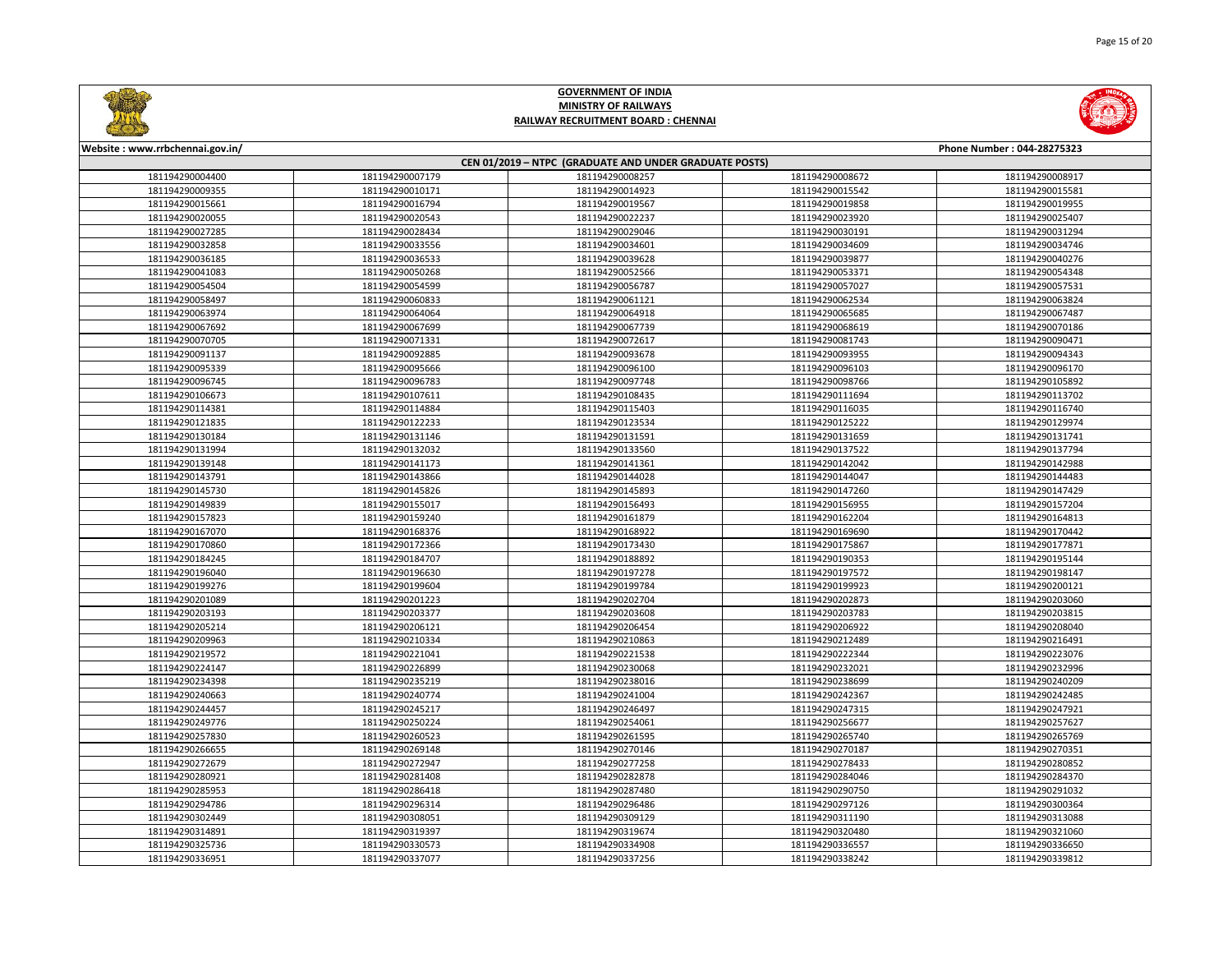

Page 16 of 20

# **GOVERNMENT OF INDIA MINISTRY OF RAILWAYS RAILWAY RECRUITMENT BOARD : CHENNAI**

| CEN 01/2019 - NTPC (GRADUATE AND UNDER GRADUATE POSTS) |                 |                 |                 |                 |  |
|--------------------------------------------------------|-----------------|-----------------|-----------------|-----------------|--|
| 181194290340591                                        | 181194290341405 | 181194290342209 | 181194290342990 | 181194290343549 |  |
| 181194290343817                                        | 181194290343947 | 181194290344505 | 181194290344978 | 181194290345418 |  |
| 181194290345708                                        | 181194290345964 | 181194290347407 | 181194290348092 | 181194290348337 |  |
| 181194290348577                                        | 181194290348587 | 181194290349020 | 181194290349486 | 181194290349525 |  |
| 181194290351288                                        | 181194290358648 | 181194290360004 | 181194290360934 | 181194290364363 |  |
| 181194290364499                                        | 181194290369335 | 181194290369500 | 181194290370072 | 181194290370076 |  |
| 181194290371269                                        | 181194290371450 | 181194290371592 | 181194290371648 | 181194290373304 |  |
| 181194290377646                                        | 181194290378702 | 181194290381727 | 181194290382020 | 181194290384541 |  |
| 181194290384852                                        | 181194290384916 | 181194290386476 | 181194290386611 | 181194290388535 |  |
| 181194290389463                                        | 181194290389682 | 181194290394483 | 181194290396986 | 181194290397860 |  |
| 181194290398275                                        | 181194290398524 | 181194290404135 | 181194290404541 | 181194290406820 |  |
| 181194290407307                                        | 181194290407702 | 181194290408839 | 181194290408997 | 181194290410600 |  |
| 181194290410611                                        | 181194290411615 | 181194290414428 | 181194290415948 | 181194290422534 |  |
| 181194290425448                                        | 181194290426770 | 181194290429893 | 181194290430041 | 181194290430261 |  |
| 181194290430611                                        | 181194290430795 | 181194290430813 | 181194290432766 | 181194290435174 |  |
| 181194290435443                                        | 181194290435660 | 181194290436148 | 181194290437787 | 181194290439006 |  |
| 181194290439660                                        | 181194290440784 | 181194290441334 | 181194290442366 | 181194290445942 |  |
| 181194290446802                                        | 181194290448539 | 181194290450414 | 181194290452786 | 181194290452821 |  |
| 181194290453118                                        | 181194290453611 | 181194290453846 | 181194290454769 | 181194290454780 |  |
| 181194290456179                                        | 181194290456190 | 181194290458083 | 181194290459756 | 181194290461479 |  |
| 181194290462910                                        | 181194290463396 | 181194290464858 | 181194290469628 | 181194290471820 |  |
| 181194290474557                                        | 181194290478817 | 181194290479205 | 181194290482879 | 181194290485794 |  |
| 181194290487563                                        | 181194290488192 | 181194290488330 | 181194290488481 | 181194290488876 |  |
| 181194290493755                                        | 181194290499579 | 181194290499843 | 181194290500517 | 181194290501111 |  |
| 181194290501645                                        | 181194290504582 | 181194290504966 | 181194290506445 | 181194290508173 |  |
| 181194290508849                                        | 181194290508878 | 181194290509241 | 181194290511452 | 181194290513040 |  |
| 181194290513222                                        | 181194290513871 | 181194290514037 | 181194290515185 | 181194290517561 |  |
| 181194290517886                                        | 181194290519878 | 181194290520295 | 181194290520640 | 181194290521108 |  |
| 181194290521195                                        | 181194290523415 | 181194290524160 | 181194290524575 | 181194290524803 |  |
| 181194290525113                                        | 181194290525151 | 181194290525231 | 181194290527149 | 181194290530606 |  |
| 181194290530695                                        | 181194290531708 | 181194290534079 | 181194290535875 | 181194290536374 |  |
| 181194290540856                                        | 181194290542646 | 181194290543071 | 181194290544520 | 181194290549194 |  |
| 181194290549359                                        | 181194290549765 | 181194290549776 | 181194290551450 | 181194290556294 |  |
| 181194290556852                                        | 181194290557772 | 181194290560348 | 181194290560510 | 181194290563039 |  |
| 181194290563613                                        | 181194290564006 | 181194290564447 | 181194290565168 | 181194290565279 |  |
| 181194290566712                                        | 181194290566858 | 181194290566934 | 181194290569262 | 181194290569997 |  |
| 181194290570274                                        | 181194290570508 | 181194290572283 | 181194290573896 | 181194290585622 |  |
| 181194290588194                                        | 181194290591145 | 181194290594376 | 181194290608406 | 181194290608965 |  |
| 181194290614307                                        | 181194290615789 | 181194290616931 | 181194290617382 | 181194290627797 |  |
| 181194290635502                                        | 181194290638528 | 181194290643479 | 181194290654329 | 181194290654502 |  |
| 181194290655291                                        | 181194290661032 | 181194290669671 | 181194290671751 | 181194290672340 |  |
| 181194290677111                                        | 181194290681529 | 181194290681592 | 181194290682594 | 181194290687942 |  |
| 181194290695453                                        | 181194290697468 | 181194290700985 | 181194290704441 | 181194290704704 |  |
| 181194290710776                                        | 181194290711121 | 181194290717527 | 181194290720683 | 181194290724598 |  |
| 181194290728171                                        | 181194290734156 | 181194290738017 | 181194290738289 | 181194290738987 |  |
| 181194290743591                                        | 181194290746863 | 181194290750117 | 181194290759600 | 181194290759877 |  |
| 181194290761331                                        | 181194290762073 | 181194290762392 | 181194290764096 | 181194290765497 |  |
| 181194290767426                                        | 181194290771002 | 181194290771959 | 181194290772352 | 181194290772389 |  |
| 181194290780428                                        | 181194290781881 | 181194290783540 | 181194290784826 | 181194290790983 |  |
| 181194290792069                                        | 181194290797747 | 181194290798332 | 181194290799471 | 181194290801295 |  |
| 181194290804382                                        | 181194290806493 | 181194290806635 | 181194290807361 | 181194290807454 |  |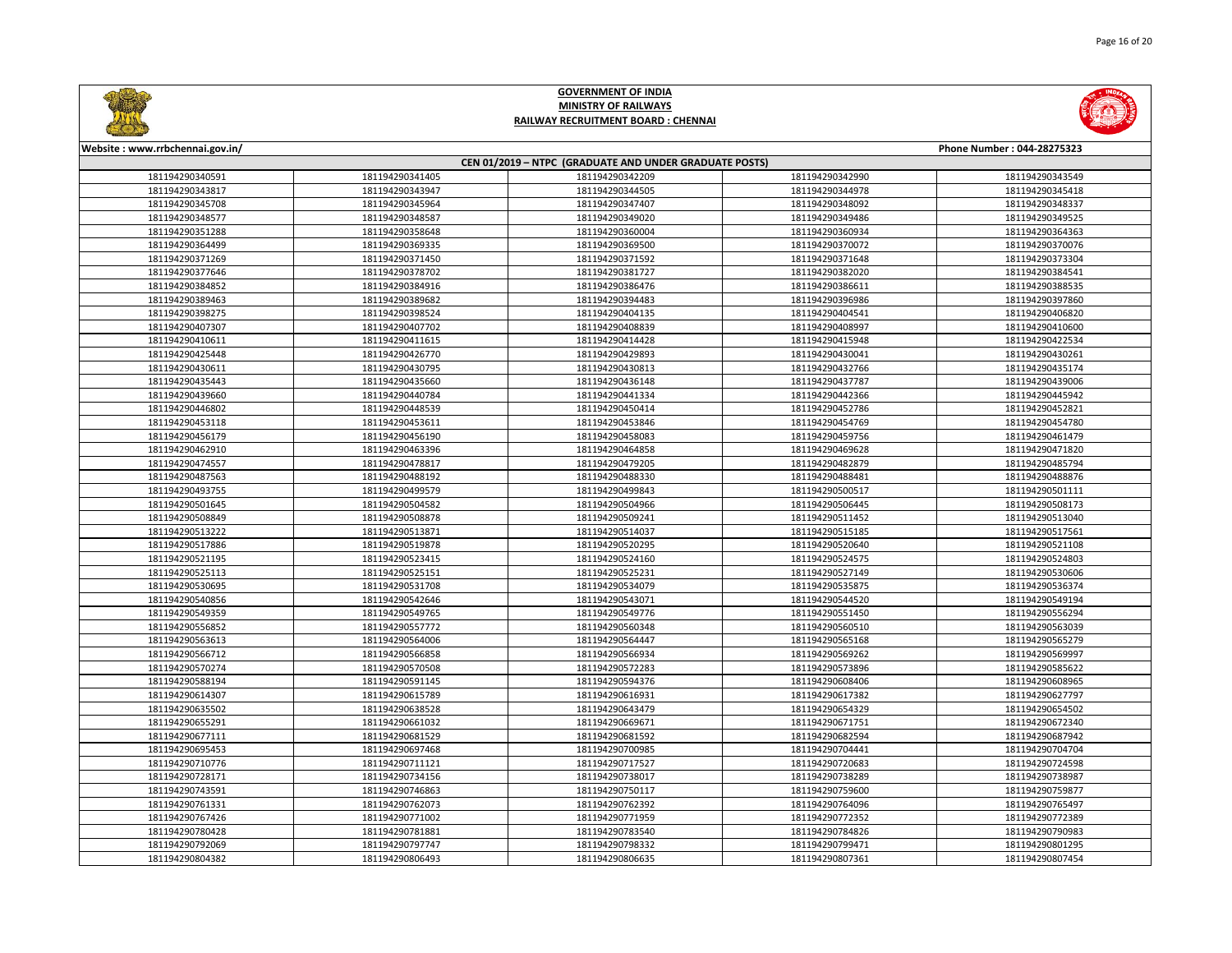

Page 17 of 20

# **GOVERNMENT OF INDIA MINISTRY OF RAILWAYS RAILWAY RECRUITMENT BOARD : CHENNAI**

| CEN 01/2019 - NTPC (GRADUATE AND UNDER GRADUATE POSTS) |                 |                 |                 |                 |  |
|--------------------------------------------------------|-----------------|-----------------|-----------------|-----------------|--|
| 181194290807821                                        | 181194290811547 | 181194290811722 | 181194290813676 | 181194290814581 |  |
| 181194290816049                                        | 181194290816480 | 181194290817063 | 181194290817660 | 181194290817873 |  |
| 181194290818971                                        | 181194290819671 | 181194290820350 | 181194290821205 | 181194290822440 |  |
| 181194290828912                                        | 181194290830452 | 181194290831491 | 181194290831513 | 181194290833656 |  |
| 181194290833767                                        | 181194290834362 | 181194290835415 | 181194290846303 | 181194290853628 |  |
| 181194290855977                                        | 181194290863108 | 181194290871993 | 181194290872313 | 181194290878026 |  |
| 181194290882670                                        | 181194290884659 | 181194290884961 | 181194290893593 | 181194290901648 |  |
| 181194290905185                                        | 181194290911877 | 181194290916887 | 181194290920808 | 181194290920922 |  |
| 181194290921167                                        | 181194290921370 | 181194290922374 | 181194290922576 | 181194290922728 |  |
| 181194290923140                                        | 181194290923488 | 181194290925451 | 181194290926712 | 181194290926766 |  |
| 181194290927062                                        | 181194290927196 | 181194290927818 | 181194290928450 | 181194290928504 |  |
| 181194290929391                                        | 181194290929441 | 181194290929653 | 181194290929656 | 181194290929864 |  |
| 181194290930512                                        | 181194290931072 | 181194290931680 | 181194290932379 | 181194300045922 |  |
| 181194310040422                                        | 181194310044707 | 181194310045589 | 181194310101051 | 181194310118536 |  |
| 181194310118757                                        | 181194310156377 | 181194310157147 | 181194310163771 | 181194310174707 |  |
| 181194310191533                                        | 181194310271039 | 181194310350709 | 181194310351809 | 181194310354678 |  |
| 181194310376844                                        | 181194310382837 | 181194310916213 | 181195120355164 | 181195120356031 |  |
| 181195120359368                                        | 181195120367703 | 181195120367821 | 181195120372196 | 181195120377151 |  |
| 181195120377158                                        | 181195120377936 | 181195120385611 | 181195120387364 | 181195120388237 |  |
| 181195120390353                                        | 181195120392623 | 181195120393912 | 181195120400161 | 181195120408314 |  |
| 181195120412606                                        | 181195120425378 | 181195120428216 | 181195120429933 | 181195120433317 |  |
| 181195120433336                                        | 181195120442423 | 181195120443919 | 181195120449024 | 181195120449690 |  |
| 181195120458574                                        | 181195120463170 | 181195120465184 | 181195120465860 | 181195120466890 |  |
| 181195120473287                                        | 181195120475540 | 181195120476108 | 181195120482085 | 181195120487244 |  |
| 181195120492637                                        | 181195120497467 | 181195120499577 | 181195120503654 | 181195120503684 |  |
| 181195120503702                                        | 181195120505875 | 181195120506793 | 181195120518698 | 181195120518721 |  |
| 181195120527766                                        | 181195120527779 | 181195120533856 | 181195120538777 | 181195120540712 |  |
| 181195120558125                                        | 181195130363173 | 181195130363616 | 181195130363665 | 181195130367252 |  |
| 181195130376029                                        | 181195130381183 | 181195130418010 | 181195130453936 | 181195130475445 |  |
| 181195130476840                                        | 181195130515988 | 181195130527790 | 181195130533057 | 181195130544321 |  |
| 181195130548729                                        | 181195130562418 | 181195130566921 | 181195140444208 | 181195150352460 |  |
| 181195150372313                                        | 181195150456186 | 181195160017909 | 181195160031334 | 181195160037764 |  |
| 181195160039378                                        | 181195160039707 | 181195160043990 | 181195160045803 | 181195160074882 |  |
| 181195160075520                                        | 181195160075641 | 181195160076326 | 181195160076394 | 181195160101720 |  |
| 181195160102269                                        | 181195160102495 | 181195160119741 | 181195160125143 | 181195160134485 |  |
| 181195160134728                                        | 181195160150247 | 181195160150422 | 181195170029024 | 181195170044976 |  |
| 181195170046093                                        | 181195170047464 | 181195170071736 | 181195170074636 | 181195170099535 |  |
| 181195170100052                                        | 181195170101214 | 181195170105963 | 181195170118456 | 181195170151404 |  |
| 181195170151518                                        | 181195170357906 | 181195170368594 | 181195170371061 | 181195170371084 |  |
| 181195170374209                                        | 181195170377427 | 181195170381336 | 181195170383986 | 181195170384033 |  |
| 181195170387305                                        | 181195170387311 | 181195170388524 | 181195170394537 | 181195170434149 |  |
| 181195170435161                                        | 181195170437390 | 181195170437742 | 181195170441949 | 181195170442511 |  |
| 181195170443756                                        | 181195170450496 | 181195170454365 | 181195170455947 | 181195170467393 |  |
| 181195170469404                                        | 181195170469436 | 181195170471971 | 181195170472093 | 181195170472936 |  |
| 181195170476516                                        | 181195170476593 | 181195170490763 | 181195170494534 | 181195170495179 |  |
| 181195170498908                                        | 181195170502417 | 181195170504403 | 181195170506801 | 181195170514526 |  |
| 181195170518537                                        | 181195170527355 | 181195170532317 | 181195170532604 | 181195170536448 |  |
| 181195170540321                                        | 181195170557528 | 181195170558105 | 181195170568757 | 181195180023839 |  |
| 181195180063258                                        | 181195180066667 | 181195180098107 | 181195180111810 | 181195180138621 |  |
| 181195180209960                                        | 181195180210735 | 181195180215214 | 181195180222051 | 181195180242982 |  |
| 181195180258071                                        | 181195180269110 | 181195180272799 | 181195180341803 | 181195180343774 |  |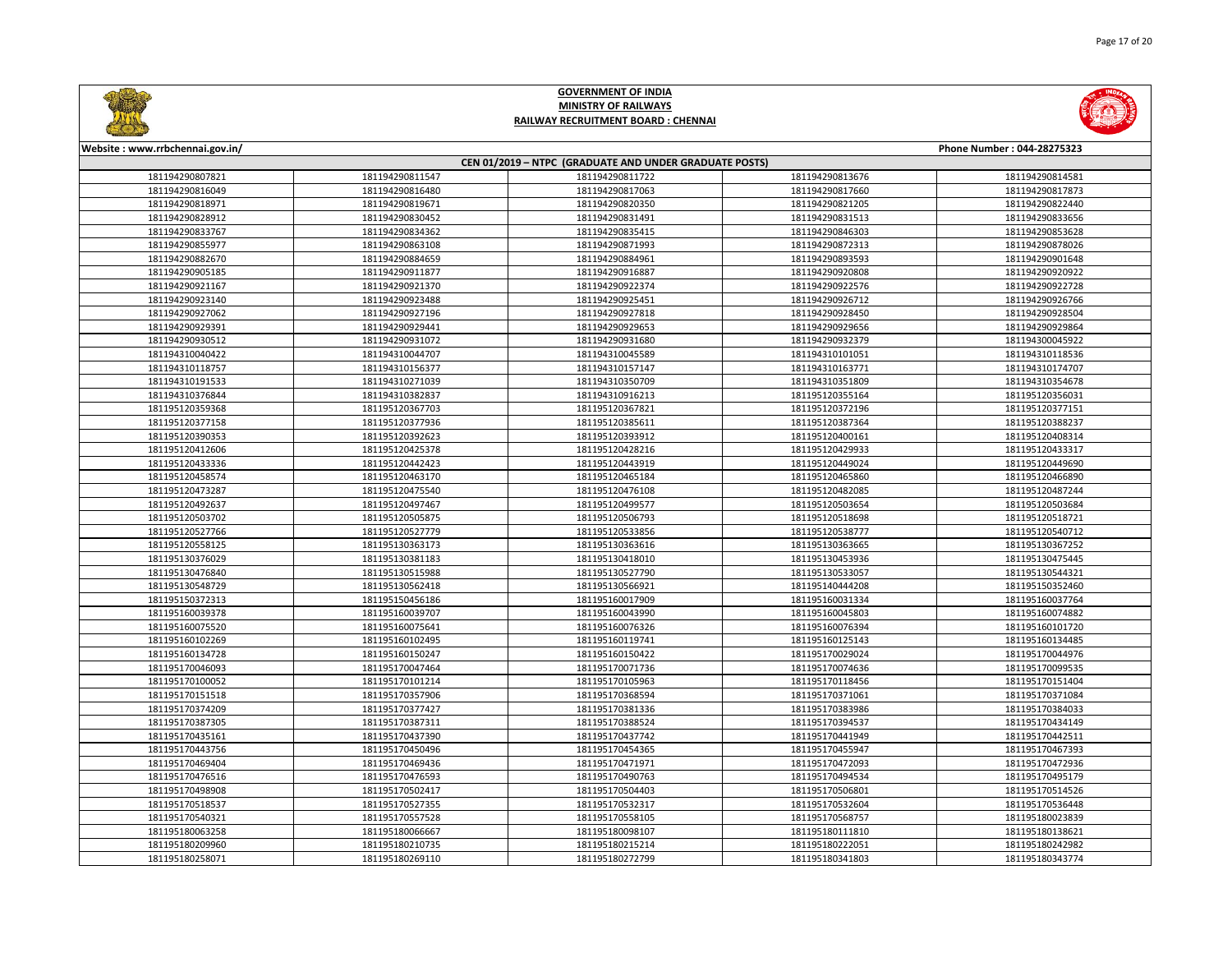

| CEN 01/2019 - NTPC (GRADUATE AND UNDER GRADUATE POSTS) |                 |                 |                 |                 |  |
|--------------------------------------------------------|-----------------|-----------------|-----------------|-----------------|--|
| 181195180371323                                        | 181195180372763 | 181195180379387 | 181195180384865 | 181195180386689 |  |
| 181195180431741                                        | 181195180446059 | 181195180454113 | 181195180454979 | 181195180473112 |  |
| 181195180485585                                        | 181195180536233 | 181195180567718 | 181195180570104 | 181195190152583 |  |
| 181195190152608                                        | 181195190154206 | 181195190154312 | 181195190154557 | 181195190154661 |  |
| 181195190155125                                        | 181195190155341 | 181195190155479 | 181195190155525 | 181195190155755 |  |
| 181195190157158                                        | 181195190157212 | 181195190157449 | 181195190158027 | 181195190159341 |  |
| 181195190160308                                        | 181195190161343 | 181195190164305 | 181195190164535 | 181195190164856 |  |
| 181195190166396                                        | 181195190166452 | 181195190167565 | 181195190168286 | 181195190170868 |  |
| 181195190170879                                        | 181195190171168 | 181195190171176 | 181195190171788 | 181195190172271 |  |
| 181195190174650                                        | 181195190176181 | 181195190176222 | 181195190176247 | 181195190176355 |  |
| 181195190177809                                        | 181195190178627 | 181195190181259 | 181195190181812 | 181195190183213 |  |
| 181195190184035                                        | 181195190184117 | 181195190185007 | 181195190185222 | 181195190185963 |  |
| 181195190186197                                        | 181195190222272 | 181195190227089 | 181195190239405 | 181195190239702 |  |
| 181195190245050                                        | 181195190283501 | 181195190286216 | 181195190313486 | 181195190326287 |  |
| 181195190329921                                        | 181195190336165 | 181195190340825 | 181195190342225 | 181195190342461 |  |
| 181195190343234                                        | 181195190345269 | 181195190345272 | 181195190345907 | 181195190346165 |  |
| 181195190346828                                        | 181195190347351 | 181195190348789 | 181195190349830 | 181195190350939 |  |
| 181195190352217                                        | 181195190353548 | 181195190354004 | 181195190355149 | 181195190365255 |  |
| 181195190368595                                        | 181195190376719 | 181195190376817 | 181195190383133 | 181195190383482 |  |
| 181195190383974                                        | 181195190388058 | 181195190392042 | 181195190392074 | 181195190394887 |  |
| 181195190396589                                        | 181195190404010 | 181195190409708 | 181195190419582 | 181195190425140 |  |
| 181195190437289                                        | 181195190438909 | 181195190465217 | 181195190476688 | 181195190483988 |  |
| 181195190485107                                        | 181195190489964 | 181195190502824 | 181195190522951 | 181195190524052 |  |
| 181195190526794                                        | 181195190541570 | 181195190554418 | 181195190556640 | 181195190559452 |  |
| 181195190564227                                        | 181195190564971 | 181195220029043 | 181195220039638 | 181195220076674 |  |
| 181195220084224                                        | 181195220099422 | 181195220103493 | 181195220116076 | 181195220120440 |  |
| 181195220134433                                        | 181195220135022 | 181195220135294 | 181195220136279 | 181195220149394 |  |
| 181195220177159                                        | 181195230151312 | 181195230162452 | 181195230169043 | 181195230171543 |  |
| 181195230205189                                        | 181195230217440 | 181195230340045 | 181195230345261 | 181195250027249 |  |
| 181195250075052                                        | 181195250099057 | 181195250117955 | 181195250153018 | 181195250154226 |  |
| 181195250155064                                        | 181195250155116 | 181195250158479 | 181195250159554 | 181195250159806 |  |
| 181195250173040                                        | 181195250176743 | 181195250177416 | 181195250182041 | 181195250182976 |  |
| 181195250183436                                        | 181195250185834 | 181195250229123 | 181195250311175 | 181195250335512 |  |
| 181195250339112                                        | 181195250342957 | 181195250343764 | 181195250347013 | 181195250347730 |  |
| 181195250350340                                        | 181195250354613 | 181195250361308 | 181195250363211 | 181195250363216 |  |
| 181195250364897                                        | 181195250369184 | 181195250371181 | 181195250374185 | 181195250375494 |  |
| 181195250376502                                        | 181195250377954 | 181195250378187 | 181195250383144 | 181195250384021 |  |
| 181195250392549                                        | 181195250425588 | 181195250429915 | 181195250429925 | 181195250437864 |  |
| 181195250438761                                        | 181195250438771 | 181195250450133 | 181195250455150 | 181195250457933 |  |
| 181195250459112                                        | 181195250460866 | 181195250460927 | 181195250461930 | 181195250464662 |  |
| 181195250479929                                        | 181195250485785 | 181195250486821 | 181195250489116 | 181195250490323 |  |
| 181195250500284                                        | 181195250501188 | 181195250501294 | 181195250501921 | 181195250507345 |  |
| 181195250510454                                        | 181195250511053 | 181195250514439 | 181195250514494 | 181195250526820 |  |
| 181195250528990                                        | 181195250528995 | 181195250535384 | 181195250539817 | 181195250541345 |  |
| 181195250558101                                        | 181195250560755 | 181195250566898 | 181195250567095 | 181195250568288 |  |
| 181195250568562                                        | 181195250570364 | 181195250570523 | 181195260152571 | 181195260152593 |  |
| 181195260152683                                        | 181195260152784 | 181195260152807 | 181195260152886 | 181195260153248 |  |
| 181195260153331                                        | 181195260153379 | 181195260153610 | 181195260153690 | 181195260154020 |  |
| 181195260155039                                        | 181195260155410 | 181195260155747 | 181195260155750 | 181195260156031 |  |
| 181195260156602                                        | 181195260156963 | 181195260157120 | 181195260157418 | 181195260157506 |  |
| 181195260158065                                        | 181195260158226 | 181195260158242 | 181195260158689 | 181195260158693 |  |

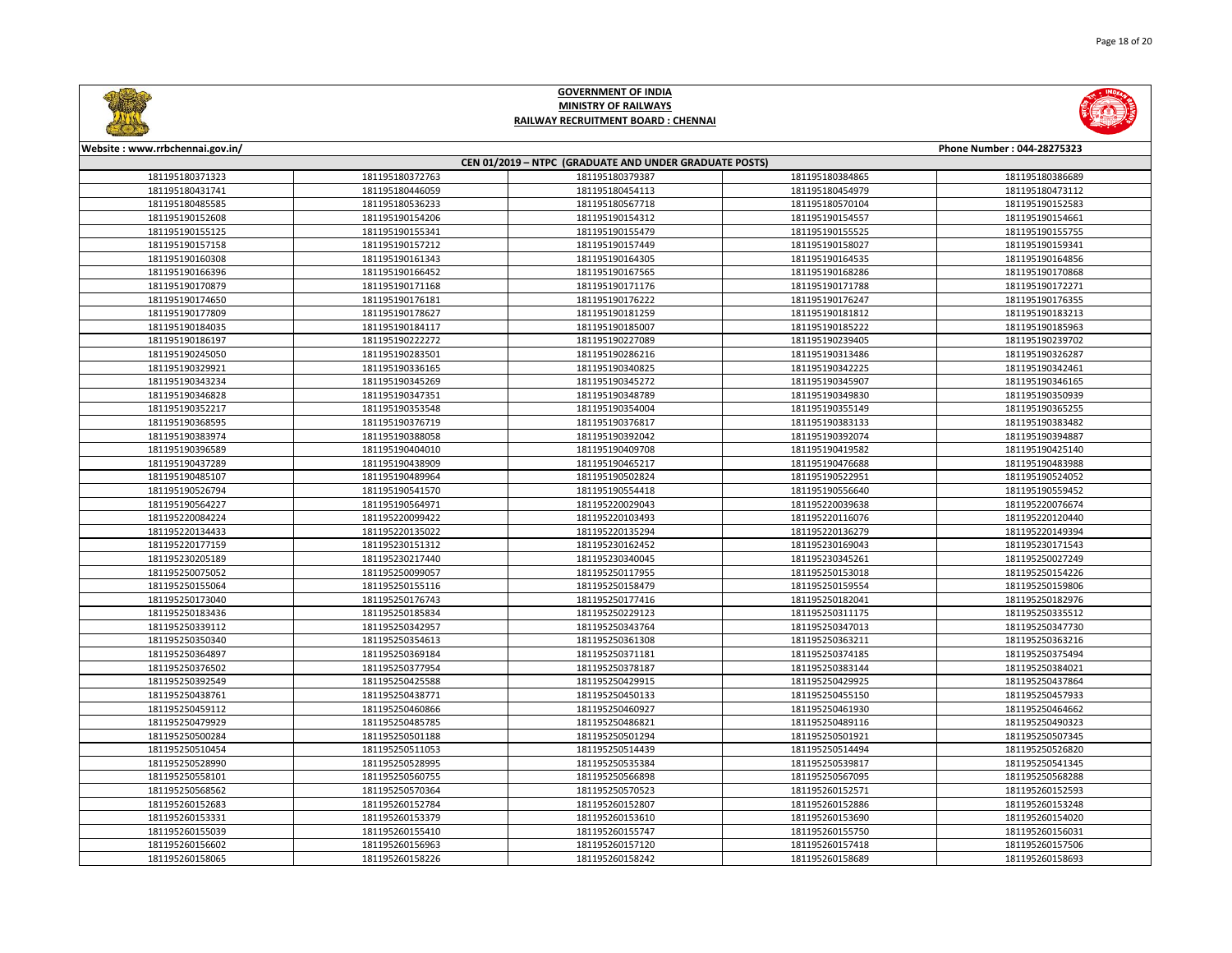

| CEN 01/2019 - NTPC (GRADUATE AND UNDER GRADUATE POSTS) |                 |                 |                 |                 |  |
|--------------------------------------------------------|-----------------|-----------------|-----------------|-----------------|--|
| 181195260159502                                        | 181195260159683 | 181195260159921 | 181195260159984 | 181195260160117 |  |
| 181195260160127                                        | 181195260160560 | 181195260160987 | 181195260161019 | 181195260161105 |  |
| 181195260161559                                        | 181195260161853 | 181195260161857 | 181195260162321 | 181195260162632 |  |
| 181195260163219                                        | 181195260163337 | 181195260163358 | 181195260163403 | 181195260163831 |  |
| 181195260164071                                        | 181195260165137 | 181195260165260 | 181195260165608 | 181195260165864 |  |
| 181195260166137                                        | 181195260166349 | 181195260166547 | 181195260166581 | 181195260166777 |  |
| 181195260167169                                        | 181195260167454 | 181195260167812 | 181195260168272 | 181195260168377 |  |
| 181195260168661                                        | 181195260168682 | 181195260170025 | 181195260170559 | 181195260170680 |  |
| 181195260170821                                        | 181195260171151 | 181195260171343 | 181195260171494 | 181195260171519 |  |
| 181195260171725                                        | 181195260172043 | 181195260172293 | 181195260172892 | 181195260173061 |  |
| 181195260173096                                        | 181195260173845 | 181195260174503 | 181195260174682 | 181195260174964 |  |
| 181195260175332                                        | 181195260175986 | 181195260176079 | 181195260176384 | 181195260176471 |  |
| 181195260176515                                        | 181195260177082 | 181195260177579 | 181195260178188 | 181195260178718 |  |
| 181195260179233                                        | 181195260179284 | 181195260179424 | 181195260179525 | 181195260179820 |  |
| 181195260179961                                        | 181195260181389 | 181195260181417 | 181195260181600 | 181195260181631 |  |
| 181195260182004                                        | 181195260182793 | 181195260183829 | 181195260184028 | 181195260184440 |  |
| 181195260184512                                        | 181195260185512 | 181195260186432 | 181195260188550 | 181195260188860 |  |
| 181195260190815                                        | 181195260192227 | 181195260195290 | 181195260197888 | 181195260203480 |  |
| 181195260205085                                        | 181195260205338 | 181195260205783 | 181195260213764 | 181195260226388 |  |
| 181195260252634                                        | 181195260266201 | 181195260271635 | 181195260273484 | 181195260273797 |  |
| 181195260275885                                        | 181195260276329 | 181195260280021 | 181195260282986 | 181195260284561 |  |
| 181195260293781                                        | 181195260294280 | 181195260294844 | 181195260296238 | 181195260300013 |  |
| 181195260300285                                        | 181195260300874 | 181195260301446 | 181195260302918 | 181195260303616 |  |
| 181195260307489                                        | 181195260313769 | 181195260313851 | 181195260316148 | 181195260317520 |  |
| 181195260319684                                        | 181195260322509 | 181195260324882 | 181195260327954 | 181195260330295 |  |
| 181195260330823                                        | 181195260333087 | 181195260334790 | 181195260338042 | 181195260338333 |  |
| 181195260338757                                        | 181195260340506 | 181195260340841 | 181195260341277 | 181195260341336 |  |
| 181195260341346                                        | 181195260341457 | 181195260341942 | 181195260342184 | 181195260342495 |  |
| 181195260342797                                        | 181195260344101 | 181195260344457 | 181195260344607 | 181195260344812 |  |
| 181195260345469                                        | 181195260345695 | 181195260345873 | 181195260346339 | 181195260347237 |  |
| 181195260348278                                        | 181195260348914 | 181195260349073 | 181195260349719 | 181195260351034 |  |
| 181195260351336                                        | 181195260351613 | 181195260351787 | 181195260351869 | 181195260352077 |  |
| 181195260352431                                        | 181195260352533 | 181195260352631 | 181195260352824 | 181195260353024 |  |
| 181195260353597                                        | 181195260353604 | 181195260353829 | 181195260354049 | 181195260354669 |  |
| 181195260354875                                        | 181195260360449 | 181195260360475 | 181195260360478 | 181195260360852 |  |
| 181195260363238                                        | 181195260365260 | 181195260367432 | 181195260368146 | 181195260368933 |  |
| 181195260368994                                        | 181195260371062 | 181195260375499 | 181195260376488 | 181195260377181 |  |
| 181195260377182                                        | 181195260378965 | 181195260378971 | 181195260384770 | 181195260384780 |  |
| 181195260391950                                        | 181195260393290 | 181195260399889 | 181195260400913 | 181195260402506 |  |
| 181195260405084                                        | 181195260406342 | 181195260409058 | 181195260429358 | 181195260430966 |  |
| 181195260436235                                        | 181195260436906 | 181195260438920 | 181195260438928 | 181195260445418 |  |
| 181195260451357                                        | 181195260454582 | 181195260454745 | 181195260455079 | 181195260460078 |  |
| 181195260462688                                        | 181195260465193 | 181195260465761 | 181195260467851 | 181195260469158 |  |
| 181195260469414                                        | 181195260471513 | 181195260472151 | 181195260473474 | 181195260475954 |  |
| 181195260476085                                        | 181195260476842 | 181195260479765 | 181195260485889 | 181195260487669 |  |
| 181195260490187                                        | 181195260493457 | 181195260493849 | 181195260494387 | 181195260495626 |  |
| 181195260496741                                        | 181195260497158 | 181195260497214 | 181195260497433 | 181195260498385 |  |
| 181195260499326                                        | 181195260500309 | 181195260504851 | 181195260505552 | 181195260512383 |  |
| 181195260512519                                        | 181195260513134 | 181195260517259 | 181195260520806 | 181195260521308 |  |
| 181195260525675                                        | 181195260526156 | 181195260526266 | 181195260533151 | 181195260534453 |  |
| 181195260535992                                        | 181195260536540 | 181195260539009 | 181195260540742 | 181195260555605 |  |